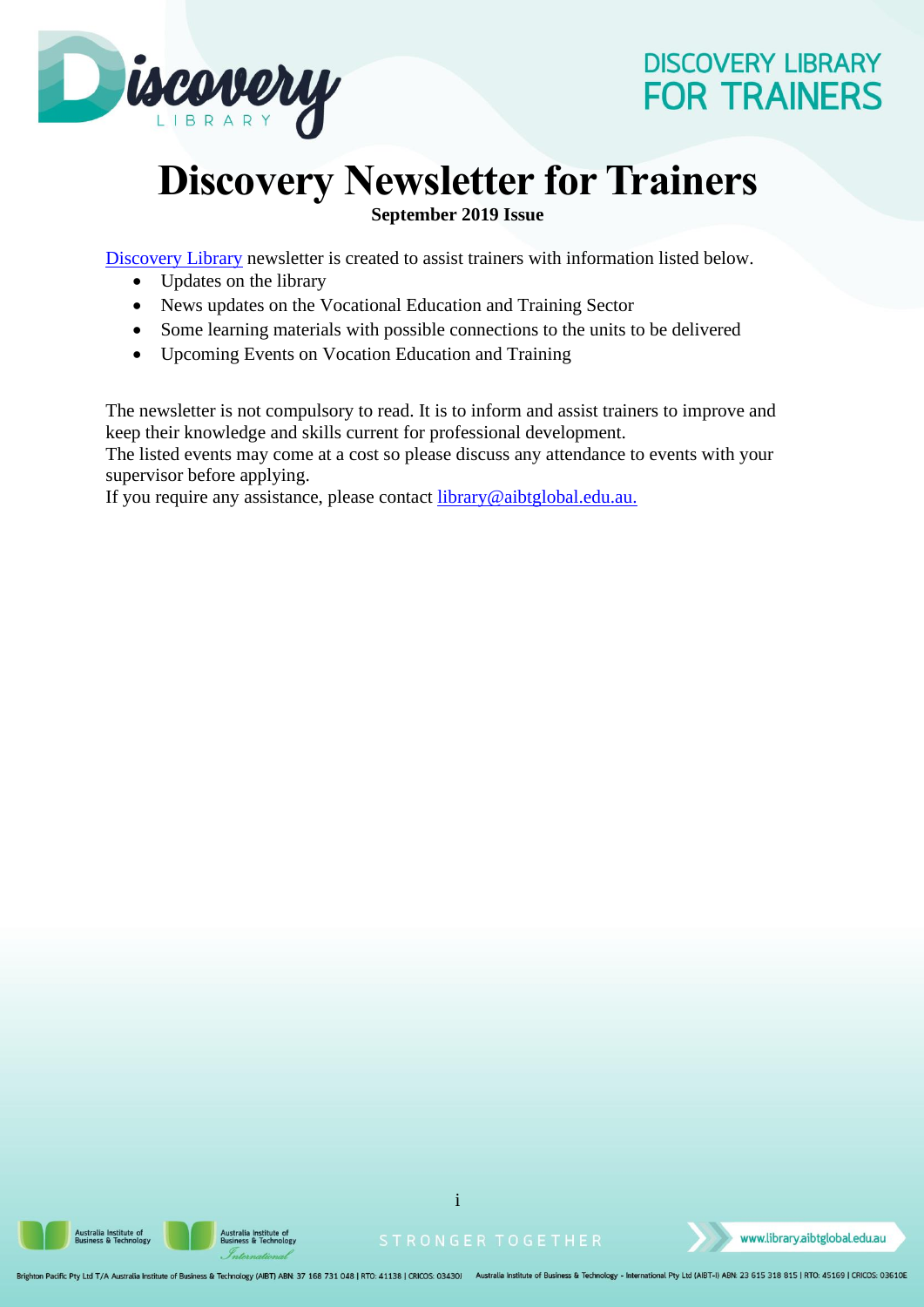

## **Table of Contents**

| REGULATORY STRATEGY FOR 2019-21-WHAT ARE THE STRATEGIC ISSUES ON ASQA'S AGENDA?  3 |  |
|------------------------------------------------------------------------------------|--|
|                                                                                    |  |
|                                                                                    |  |
|                                                                                    |  |
|                                                                                    |  |
|                                                                                    |  |
|                                                                                    |  |
|                                                                                    |  |
|                                                                                    |  |
|                                                                                    |  |
|                                                                                    |  |
|                                                                                    |  |
|                                                                                    |  |
|                                                                                    |  |
|                                                                                    |  |
|                                                                                    |  |
|                                                                                    |  |
|                                                                                    |  |
|                                                                                    |  |
|                                                                                    |  |
|                                                                                    |  |
|                                                                                    |  |
|                                                                                    |  |

**Australia Institute of<br>Business & Technology** 

Australia Institute of<br>Business & Technology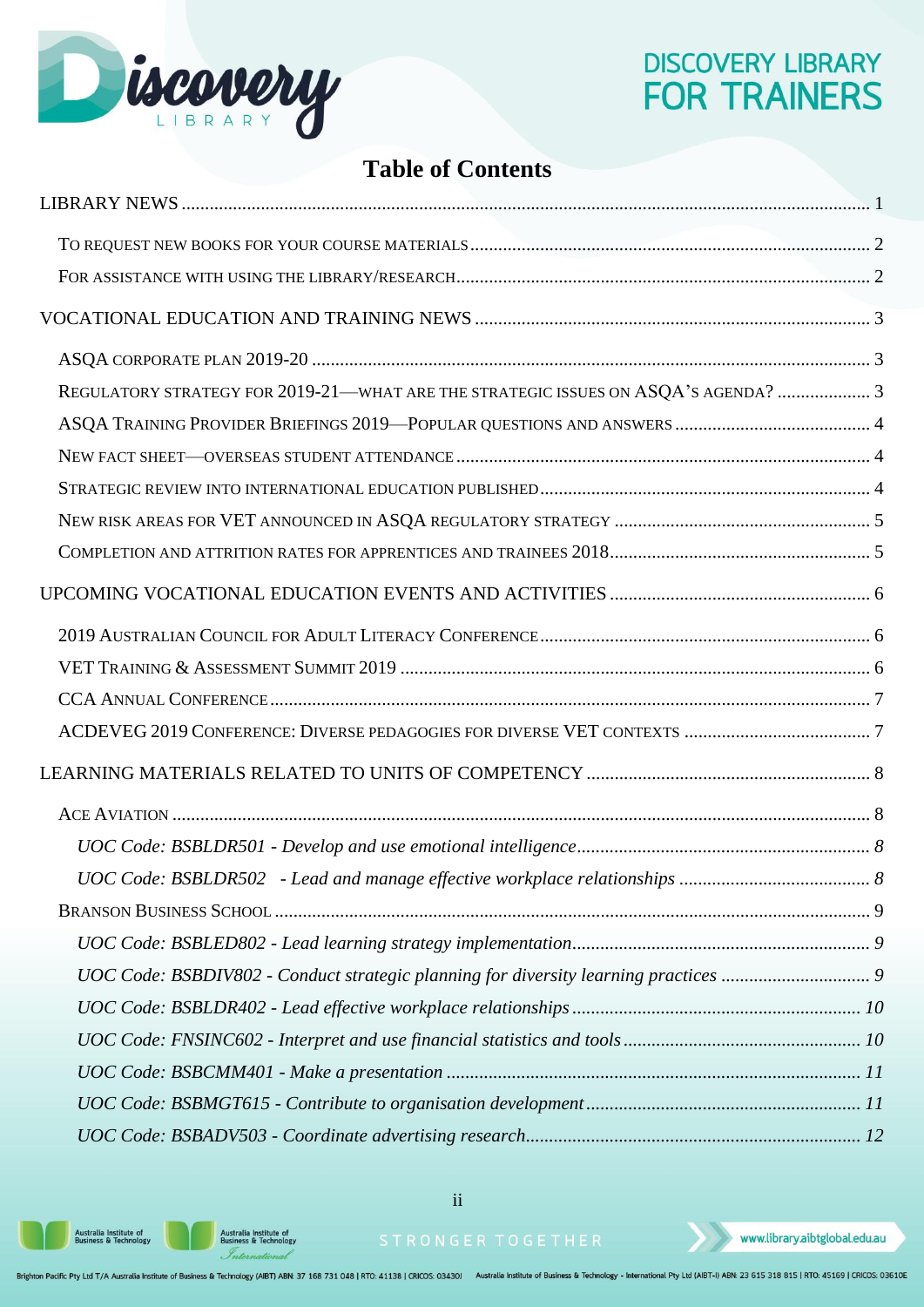

| UOC Code: CHCECE024 - Design and implement the curriculum to foster children's learning      |  |
|----------------------------------------------------------------------------------------------|--|
|                                                                                              |  |
| UOC Code: CHCDEV002 - Analyse impacts of sociological factors on clients in community work   |  |
|                                                                                              |  |
| UOC Code: CHCDIV002 - Promote Aboriginal and/or Torres Strait Islander cultural safety 19    |  |
|                                                                                              |  |
| UOC Code: CHCECE016 - Establish and maintain a safe and healthy environment for children  19 |  |
|                                                                                              |  |
|                                                                                              |  |
|                                                                                              |  |
| UOC Code: CHCECE026 - Work in partnership with families to provide appropriate education     |  |
|                                                                                              |  |
|                                                                                              |  |
|                                                                                              |  |
|                                                                                              |  |
|                                                                                              |  |
|                                                                                              |  |

iii

Australia Institute of<br>Business & Technology

Australia Institute of<br>Business & Technology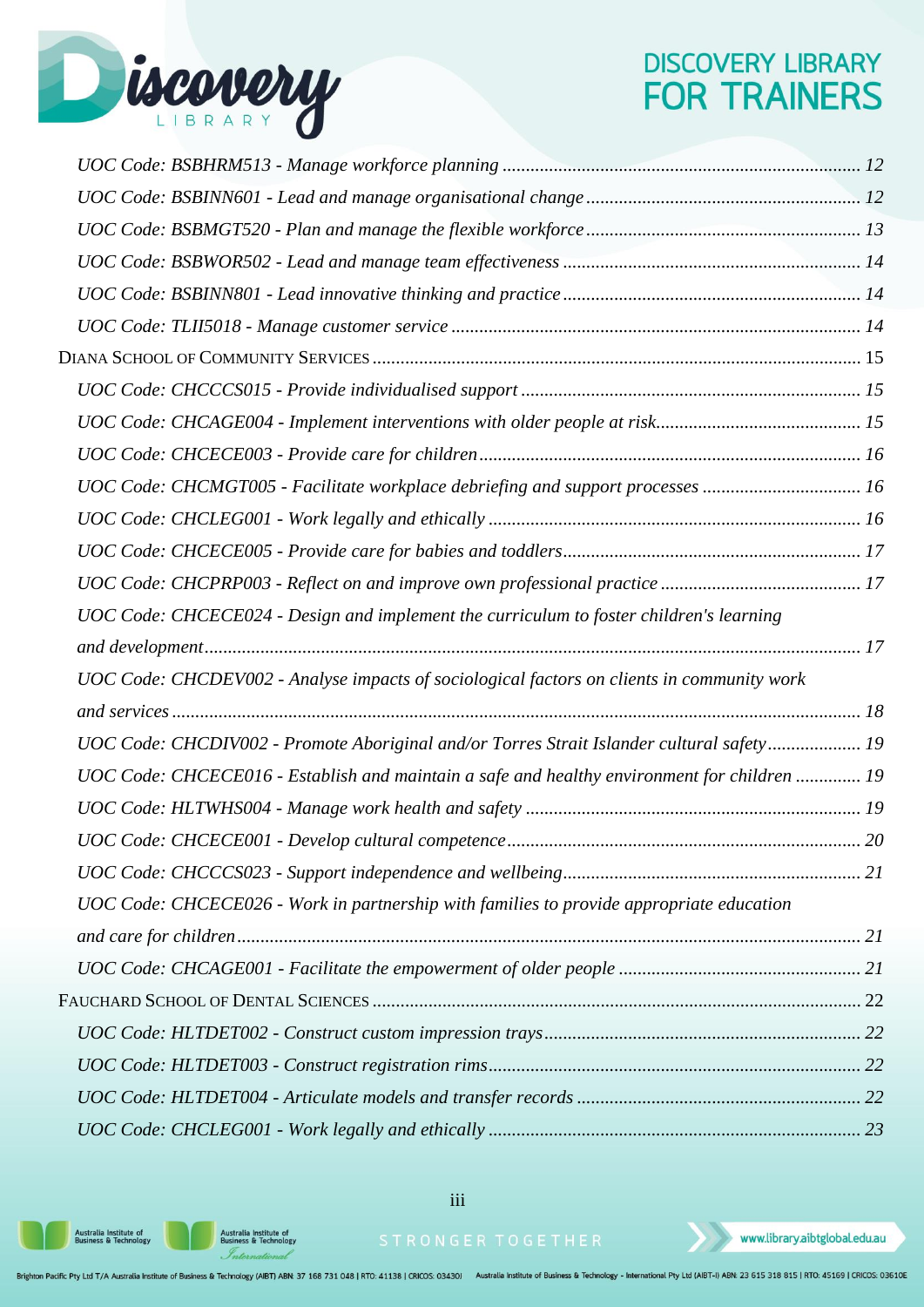

| <b>INDUSTRY PROFESSIONAL BODY AND UPCOMING INDUSTRY EVENTS AND</b> |  |
|--------------------------------------------------------------------|--|
|                                                                    |  |
|                                                                    |  |
|                                                                    |  |
|                                                                    |  |
|                                                                    |  |
|                                                                    |  |
|                                                                    |  |
|                                                                    |  |

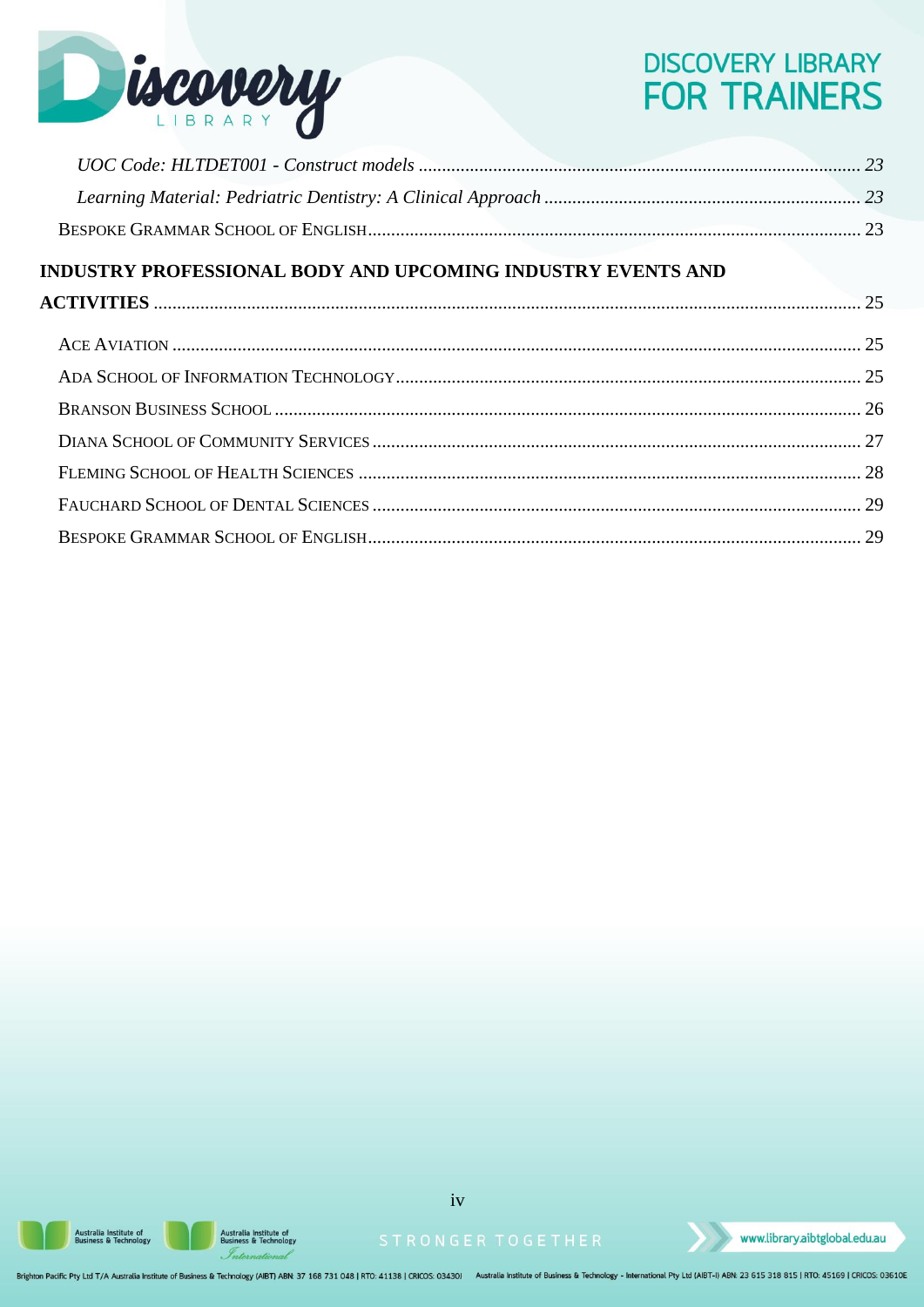

## <span id="page-4-0"></span>**Library News**

The library is excited to announce a new coming feature, Summon Discovery, on the library website. Summon Discovery is a service that provides library patrons access to all their library's collections in one location. In other words, AIBT library users can search and access all library resources such as eBooks, scholarly journal articles, open sources, magazines, thesis/dissertation, and newspapers at one location. The picture below shows Summon Discovery search box at the library website. Library users have options to search (i) all library resources, (ii) Book&eBooks, and (iii) Journal articles.



Summon Discovery search bar- the new simple, one-stop searching tool for books, e-books, videos, articles, digital media, and more

In addition to Summon Discovery search tools, Book Circulation System is completed. AIBT now have the system for staff and students to borrow and return physical library resources such as books, CD, and other printed materials. Library team are now working together with facility and IT managers to establish physical library space in Sydney (Homebush – Room 209). Physical library space in Brisbane is currently 'work in progress'. Once the physical library space is established, Book Circulation service will be available to all AIBT staff and students.



**Australia Institute of<br>Business & Technology** 

Australia Institute of<br>Business & Technology

www.library.aibtglobal.edu.au

n Pacific Pty Ltd T/A Australia Institute of Business & Technology (AIBT) ABN: 37 168 731 048 | RTO: 41138 | CRICOS: 03430J Australia Institute of Business & Technology - International Pty Ltd (AIBT-I) ABN: 23 615 318 815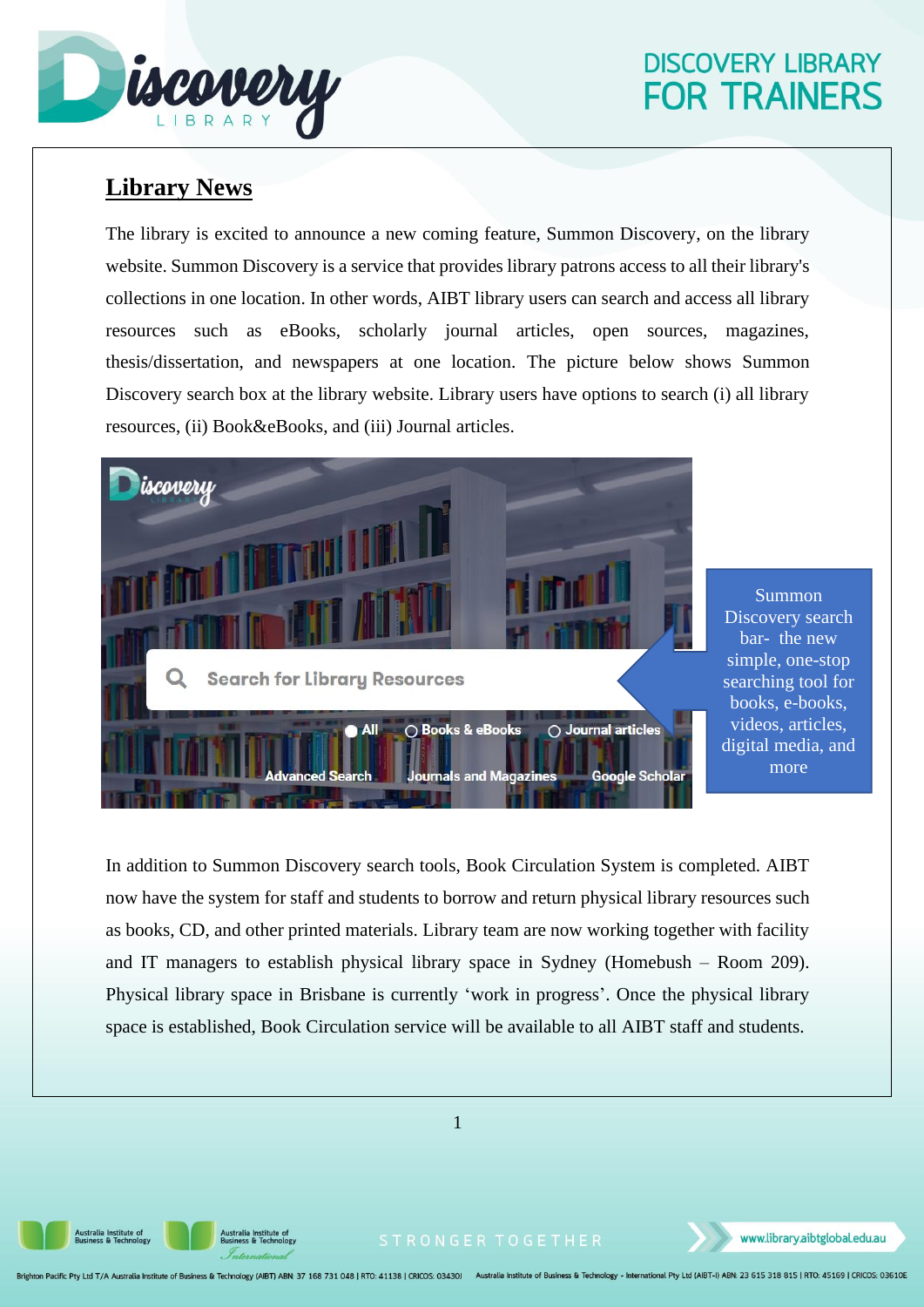

#### <span id="page-5-0"></span>**To request new books for your course materials**

Please complete the online purchase [request form.](https://library.aibtglobal.edu.au/library-services/purchase-request/)

As library team is implementing Book Circulation System and physical library space in Sydney (Homebush – Room 209), it might be a good opportunity for you to consider new purchase requests for necessary books and/or other materials. If you believe that new materials are necessary and they can assist you in delivering the best quality education to the students, please do not hesitate to make a purchase request.

#### <span id="page-5-1"></span>**For assistance with using the library/research**

please contact [library@aibtglobal.edu.au](file:///C:/Users/w.hitchcock/AppData/Local/Microsoft/Windows/INetCache/Content.Outlook/P9KC1WA5/library@aibtglobal.edu.au)

We are here to assist. Your need and question are important for us. Contact us anytime. We aim to respond to all enquiries within one to two business days.



Australia Institute of<br>Business & Technology



www.library.aibtglobal.edu.au

on Pacific Pty Ltd T/A Australia Institute of Business & Technology (AIBT) ABN: 37 168 731 048 | RTO: 41138 | CRICOS: 03430) Australia Institute of Business & Technology - International Pty Ltd (AIBT-I) ABN: 23 615 318 815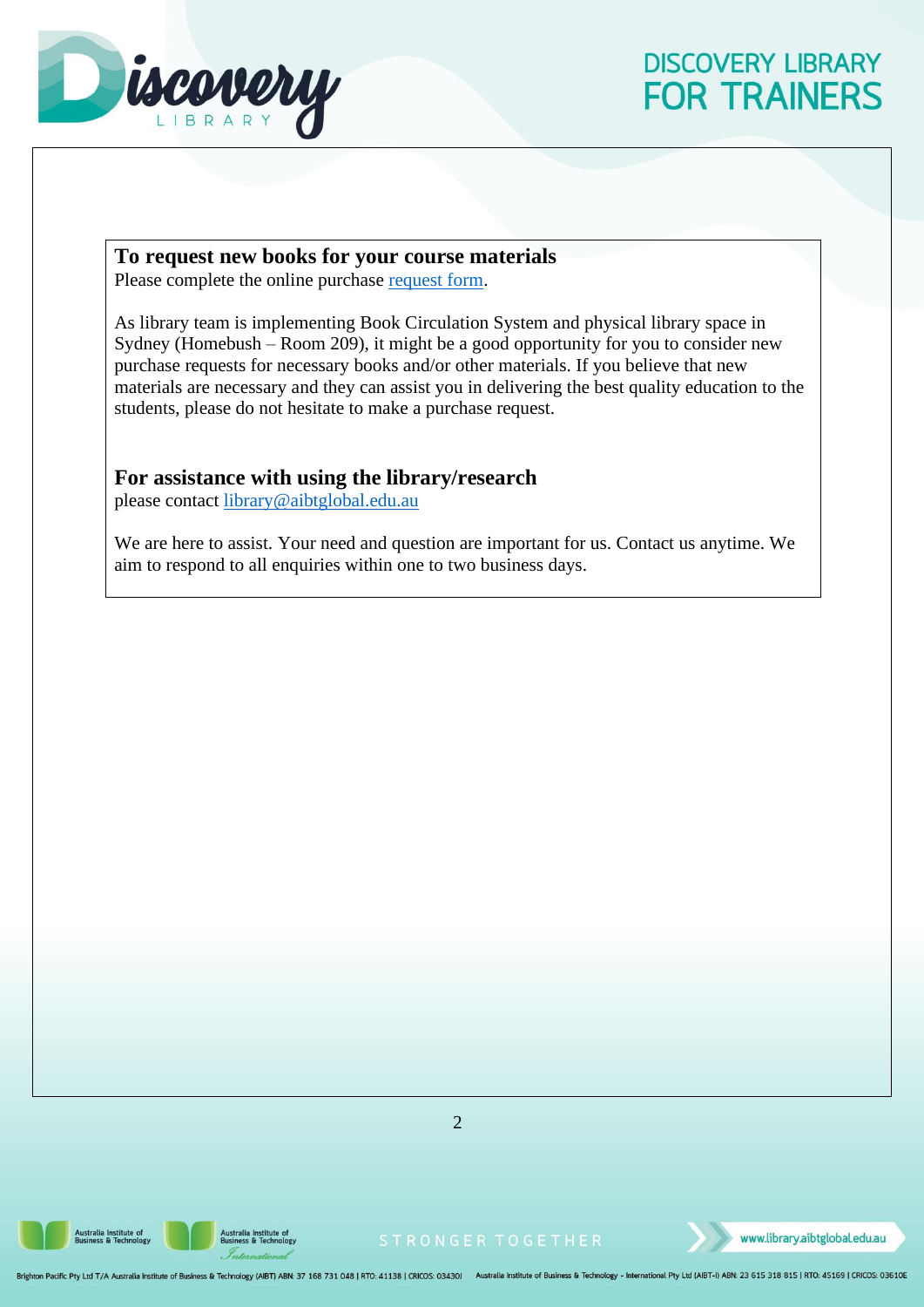

#### <span id="page-6-0"></span>**Vocational Education and Training News**

This section provides some news and articles relating to the Vocational Education and Training (VET) sector. It does not contain all information and updates for the VET sector, but it tries to bring you some important, essential, interesting or informative news.

Please contact the *library* if you would like a copy of any article.

#### <span id="page-6-1"></span>**ASQA corporate plan 2019-20 Author**: ASQA **Date**: 4 July 2019

ASQA has published their cooperate plan for 2019 to 2020. It provides information regarding the environment of VET such as stakeholder, governance, and risk-based regulation. The plan also includes ASQA engagement and support, and performance framework. Heads of School are highly recommended to check the document, but trainers can also check it. All links and documents are provided in the ASQA news release.

Retrieved from [https://www.asqa.gov.au/news-publications/news/asqa-corporate-plan-2019-](https://www.asqa.gov.au/news-publications/news/asqa-corporate-plan-2019-20) [20](https://www.asqa.gov.au/news-publications/news/asqa-corporate-plan-2019-20)

### <span id="page-6-2"></span>**Regulatory strategy for 2019-21—what are the strategic issues on ASQA's agenda?**

**Author**: ASQA **Date**: 5 August 2019

This is news article with the required documents on ASQA regulatory strategy 2019-2021. The strategies focus on VET in schools, trainer and assessor capacity, recognising and supporting quality, international education and courses of concern. The article also mentions ASQA's evidence-based approach to addressing both current and emerging systemic risks to the VET sector**.** This article is highly recommended to read.

Retrieved from [https://www.asqa.gov.au/news-publications/news/regulatory-strategy-2019-](https://www.asqa.gov.au/news-publications/news/regulatory-strategy-2019-21-what-are-strategic-issues-asqas-agenda) [21-what-are-strategic-issues-asqas-agenda](https://www.asqa.gov.au/news-publications/news/regulatory-strategy-2019-21-what-are-strategic-issues-asqas-agenda)

3

Australia Institute of<br>Business & Technology

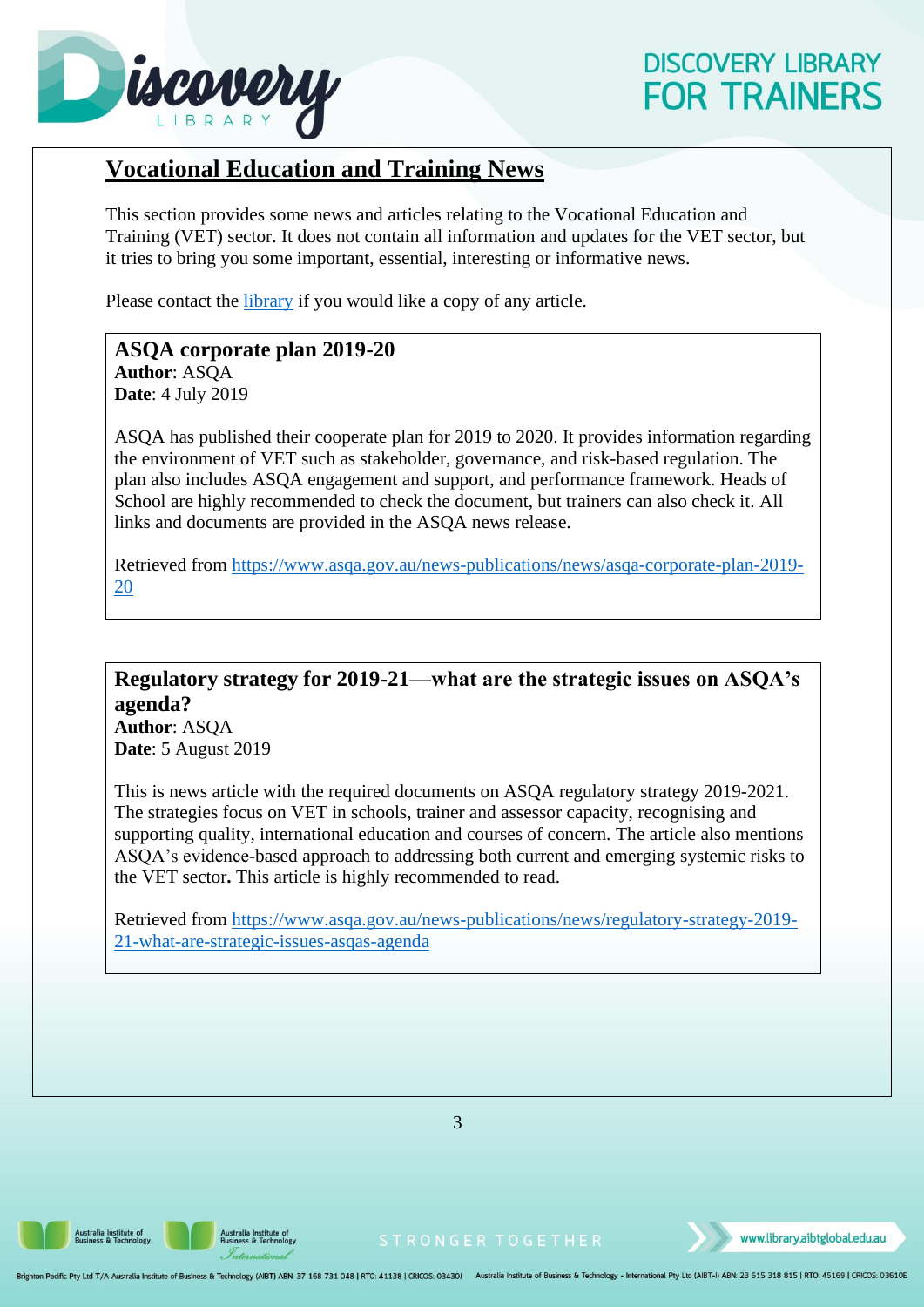

#### <span id="page-7-0"></span>**ASQA Training Provider Briefings 2019—Popular questions and answers Author**:

**Date**: 6 August 2019

ASQA has provided the presentation slides and answers to popular questions from the Training Provider Briefings that was provided throughout Australia in the last few months. All links and documents are provided in the ASQA news release.

Retrieved from [https://www.asqa.gov.au/news-publications/news/asqa-training-provider](https://www.asqa.gov.au/news-publications/news/asqa-training-provider-briefings-2019-popular-questions-and-answers)[briefings-2019-popular-questions-and-answers](https://www.asqa.gov.au/news-publications/news/asqa-training-provider-briefings-2019-popular-questions-and-answers)

<span id="page-7-1"></span>**New fact sheet—overseas student attendance Author**: ASQA **Date**: 29 July 2019

ASQA has provided a new fact sheet that summarises the provider responsibility of student progression and classroom attendance based on the National Code and RTO Standards. If a trainer and assessor have an international student in the classes, this article should not be missed.

Retrieved from [https://www.asqa.gov.au/news-publications/news/new-fact-sheet-overseas](https://www.asqa.gov.au/news-publications/news/new-fact-sheet-overseas-student-attendance)[student-attendance](https://www.asqa.gov.au/news-publications/news/new-fact-sheet-overseas-student-attendance)

<span id="page-7-2"></span>**Strategic review into international education published Author**: ASQA **Date**: 31 July 2019

The strategic review into international education was released by ASQA and can be found through the ASQA news release in the link below.

Retrieved from [https://www.asqa.gov.au/news-publications/news/strategic-review](https://www.asqa.gov.au/news-publications/news/strategic-review-international-education-published)[international-education-published](https://www.asqa.gov.au/news-publications/news/strategic-review-international-education-published)

4

**Australia Institute of<br>Business & Technology** 

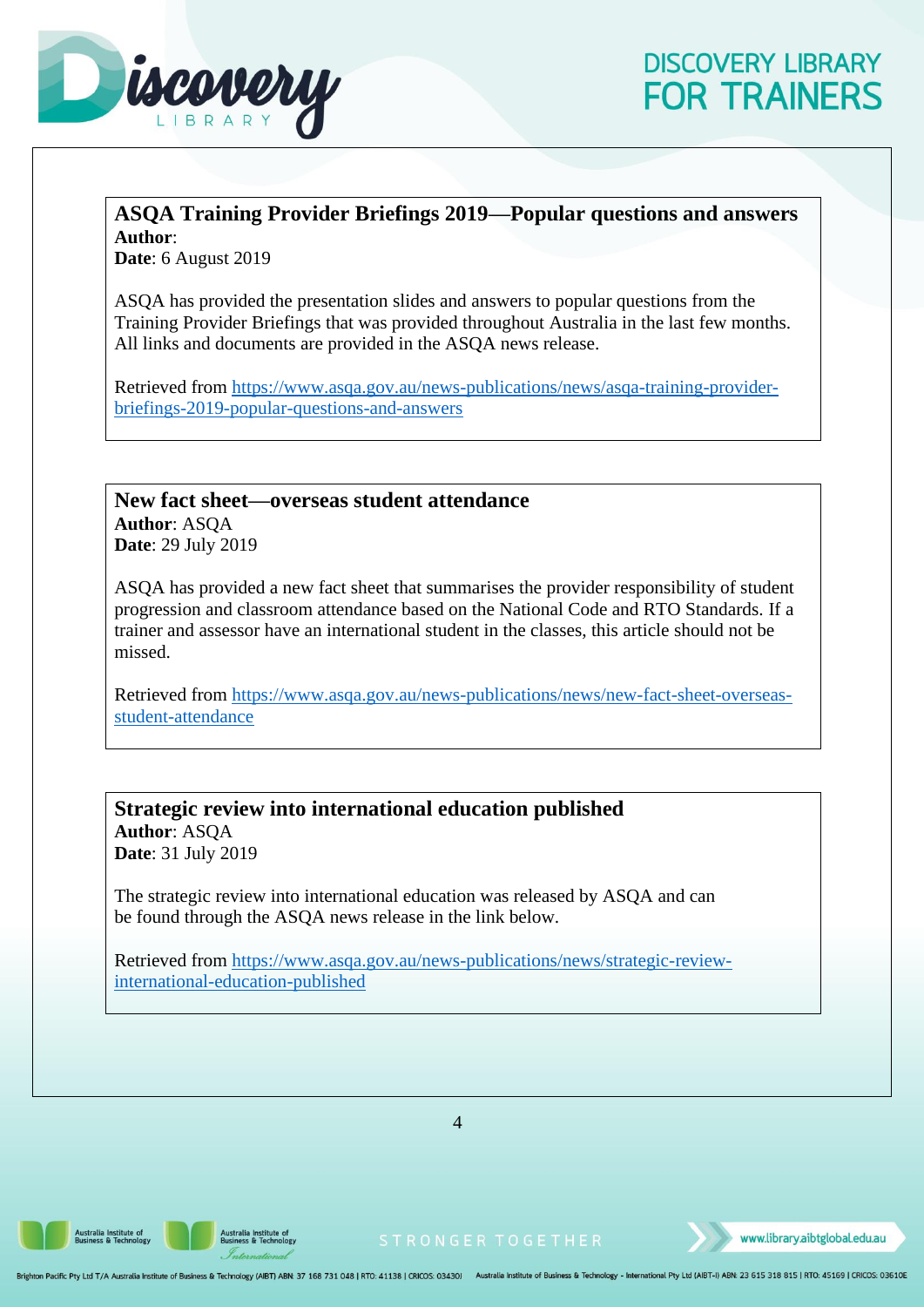

#### <span id="page-8-0"></span>**New risk areas for VET announced in ASQA regulatory strategy Author**: ASQA **Date**: 5 August 2019

There are number of risk areas in VET that ASQA will give some attention and in a news release ASQA specified new risk areas that have been identified through the ASQA Regulatory Strategy 2019-2021.

Retrieved from [https://www.asqa.gov.au/news-publications/media/new-risk-areas](https://www.asqa.gov.au/news-publications/media/new-risk-areas-vet-announced-asqa-regulatory-strategy)[vet-announced-asqa-regulatory-strategy](https://www.asqa.gov.au/news-publications/media/new-risk-areas-vet-announced-asqa-regulatory-strategy)

<span id="page-8-1"></span>**Completion and attrition rates for apprentices and trainees 2018 Author**: NCVER **Date**: 25 July 2019

Completion attrition rates of students in the VET sector have been released by NCVER and can be found in the link below.

Retrieved from [https://www.ncver.edu.au/research-and-statistics/publications/all](https://www.ncver.edu.au/research-and-statistics/publications/all-publications/completion-and-attrition-rates-for-apprentices-and-trainees-2018)[publications/completion-and-attrition-rates-for-apprentices-and-trainees-2018](https://www.ncver.edu.au/research-and-statistics/publications/all-publications/completion-and-attrition-rates-for-apprentices-and-trainees-2018)

5

**Australia Institute of<br>Business & Technology** 

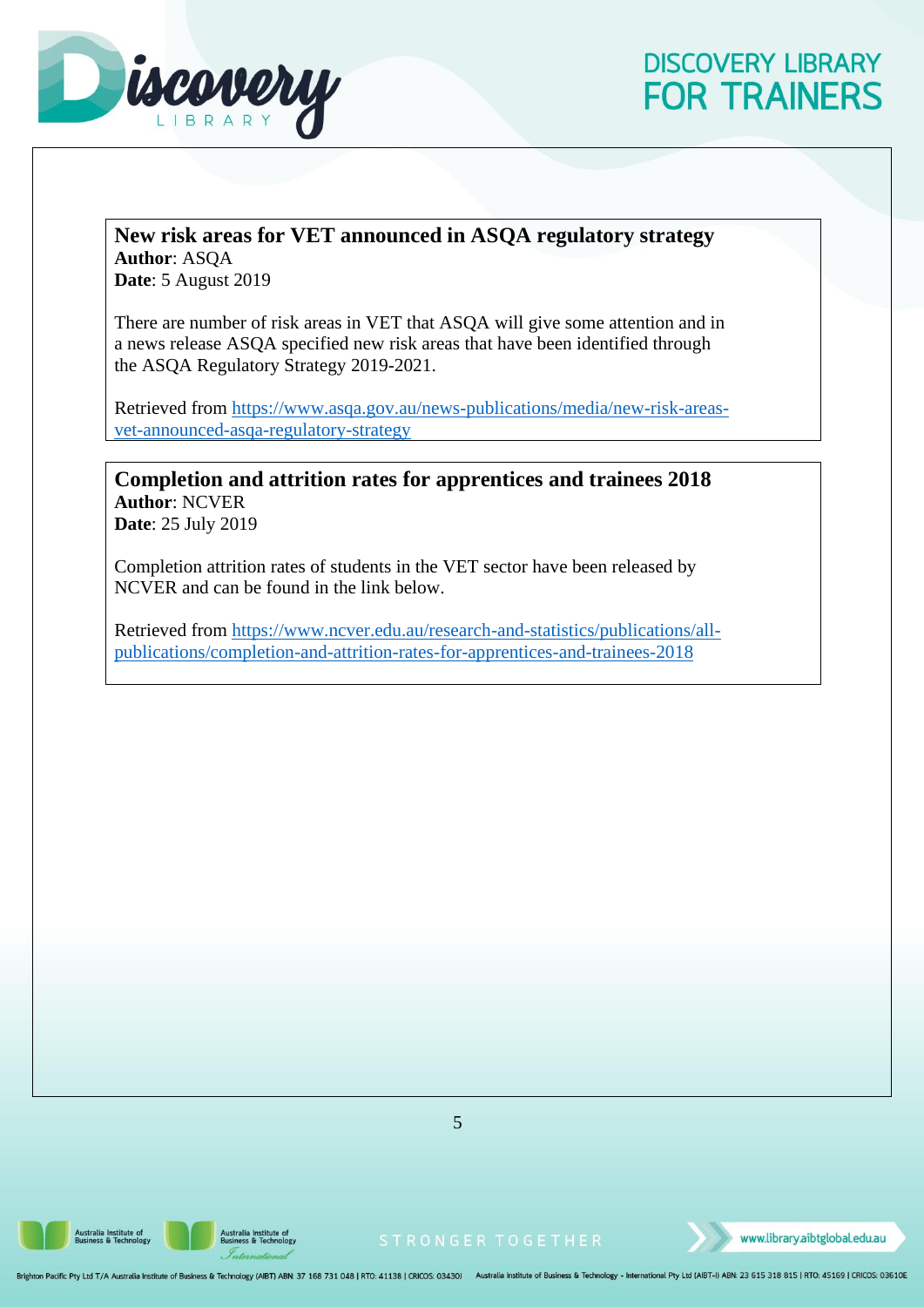

**member)**

# **DISCOVERY LIBRARY FOR TRAINERS**

### <span id="page-9-0"></span>**Upcoming Vocational Education Events and Activities**

This section provides an update to some events and activities within the Vocational Education industry. It does not contain all the information or updates, but tries to bring you some important, essential, interesting or informative events and activities as possible.

#### <span id="page-9-1"></span>**2019 Australian Council for Adult Literacy Conference**

**Host**: NSW Adult Literacy and Numeracy Council **Location:** Aerial Function Centre, University of Technology Sydney **Date**: 3 October 2019 (Preconference), 4 - 5 October 2019 **Cost**: **Two days \$580 (Member) \$630 (Nonmember) One day \$315 (Member) \$340 (Non-**



The theme of the conference is critical re-imagining: adult literacy and numeracy practices for sustainable development.

Information and registration details can be found at<https://acal.edu.au/2019-acal-conference/>



<span id="page-9-2"></span>**VET Training & Assessment Summit 2019 Host**: Insources **Location:** Rydges World Square, Sydney **Date**: 23 - 25 October 2019 **Cost**: **\$395 (1 Day Pass, Day Specific) \$795 (Full Conference package)**

This summit provides a number of talks and workshops that are focused on industrial design, training delivery, competency assessment and learning technologies.

Information and registration details can be found at<https://vetsummit.insources.com.au/>



ustralia Institute of<br>usiness & Technology

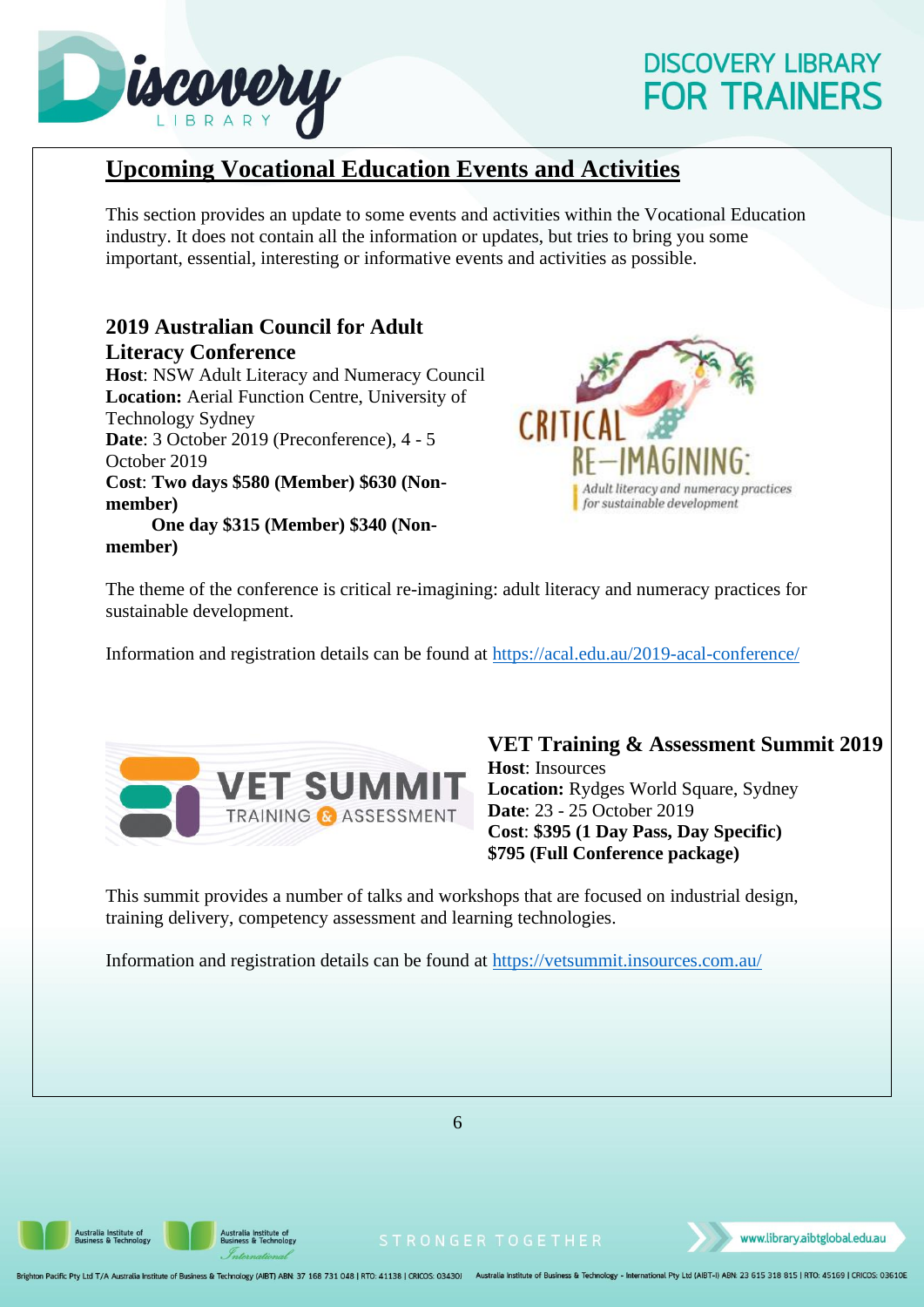

#### <span id="page-10-0"></span>**CCA Annual Conference**

**Host:** Community Colleges Australia **Location**: Conference and Gala Dinner: The Stamford Plaza, Brisbane, QLD 4000 **Date**: 19-20 November 2019

The Community Colleges Australia (CCA) Annual Conference travels to Brisbane this November, promising an



informative, inventive and invigorating two days of international speakers, expert presenters and community education provider specialists.

Information and registration details can be found at<https://cca.edu.au/>

#### <span id="page-10-1"></span>**ACDEVEG 2019 Conference: Diverse pedagogies for diverse VET contexts**

**Host:** Charles Sturt University **Location**: Charles Sturt University's Wagga Wagga Campus, Boorooma St, North Wagga Wagga NSW 2650 **Date**: 9-10 December 2019

# **ACDEVEG 2019<br>Conference**

Diverse pedagogies for diverse VET contexts

The conference presents papers and workshops proposals relating to VET teaching/training, or VET teacher qualifications/professional development.

Information and registration details can be found at <https://thinkspace.csu.edu.au/acdeveg2019/>

7

**Australia Institute of<br>Business & Technology** 



www.library.aibtglobal.edu.au

on Pacific Pty Ltd T/A Australia Institute of Business & Technology (AIBT) ABN: 37 168 731 048 | RTO: 41138 | CRICOS: 03430J Australia Institute of Business & Technology - International Pty Ltd (AIBT-I) ABN: 23 615 318 815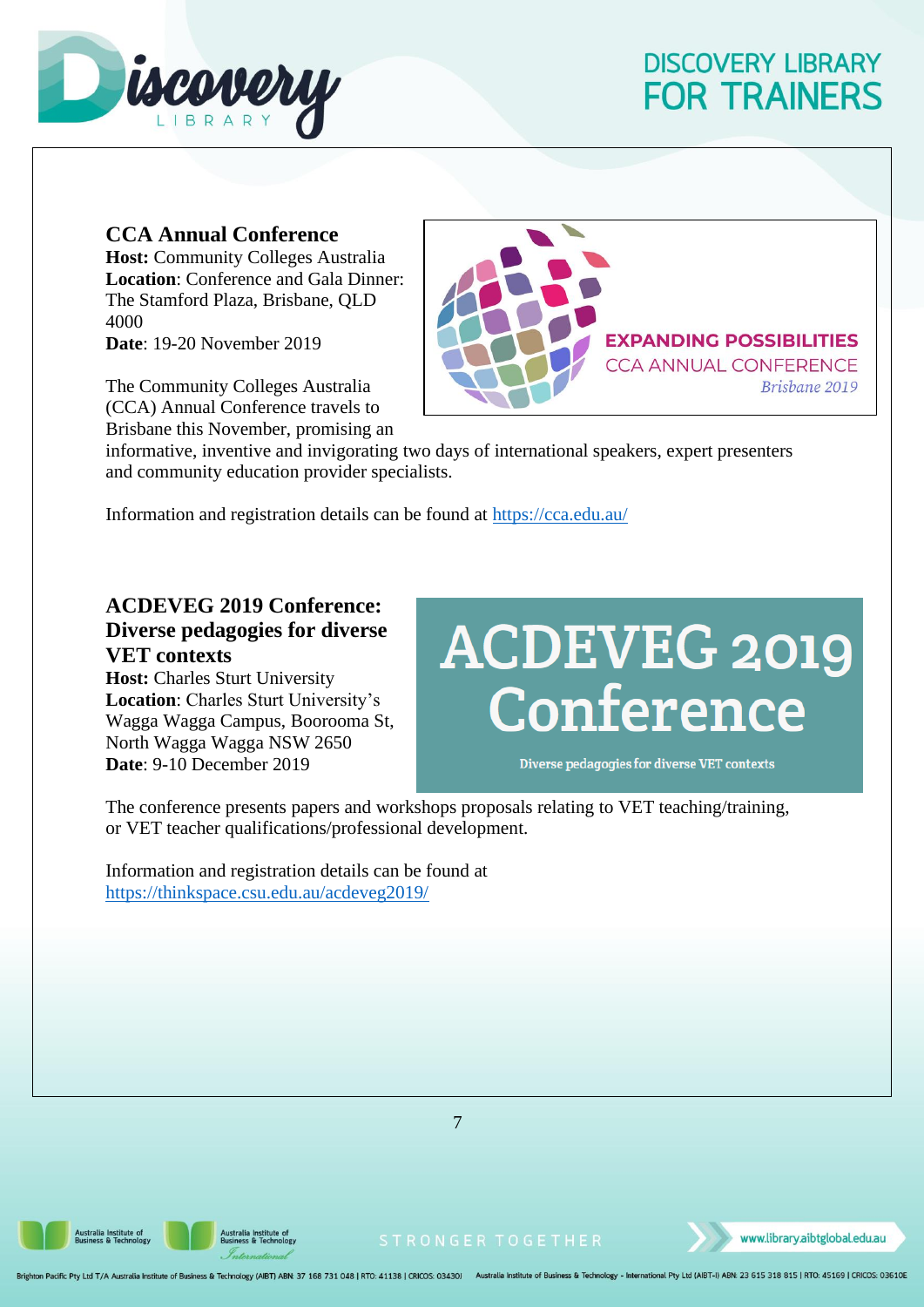

### <span id="page-11-0"></span>**Learning Materials Related to Units of Competency**

This section provides information regarding learning materials which possibly relate to Units of Competency (UOCs). Trainers may consider to review these learning materials in order to improve their knowledge and skills.

### **Ace Aviation**

<span id="page-11-1"></span>**Qualification**: -

<span id="page-11-2"></span>**UOC Code: BSBLDR501 - Develop and use emotional intelligence**

**Learning Material**: *Leading with Emotional Intelligence*

This is a book available through the online library that may cover some the topics and components of the unit BSBLDR501.

Retrieved from <https://ebookcentral.proquest.com/lib/aibtglobalau/detail.action?docID=4838297>

**Qualification**: -

<span id="page-11-3"></span>**UOC Code: BSBLDR502 - Lead and manage effective workplace relationships**

**Learning Material**: *Handbook of Business Communication: Linguistic Approaches*

This is a book available through the online library that may cover some the topics and components of the unit BSBLDR502 such as communication.

Retrieved from <https://ebookcentral.proquest.com/lib/aibtglobalau/detail.action?docID=4931484>

8

**Australia Institute of<br>Business & Technology** 

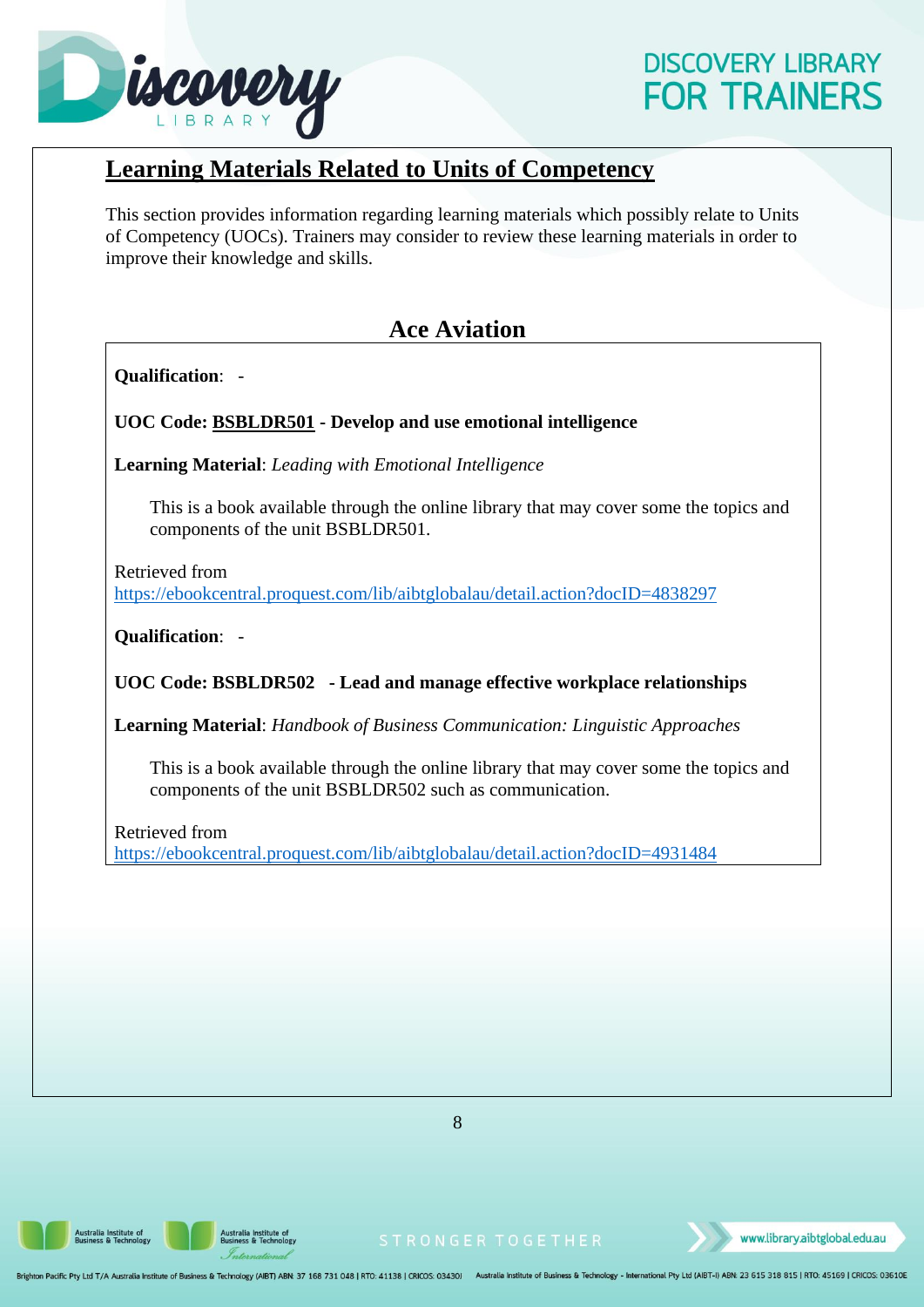

#### **Branson Business School**

<span id="page-12-0"></span>**Qualification**: BSB80615 - Graduate Diploma of Management (Learning)

#### <span id="page-12-1"></span>**UOC Code: BSBLED802 - Lead learning strategy implementation**

**Learning Material**: *The effects of workplace learning on employee health*

This is an article is available through the online library and may be connected to the unit BSBLED802 such as a connection to research and evaluate models and approaches to organisational learning to support strategic requirements.

Retrieved from [https://search-proquest](https://search-proquest-com.brightonpacific.idm.oclc.org/docview/2158170023?accountid=193703)[com.brightonpacific.idm.oclc.org/docview/2158170023?accountid=193703](https://search-proquest-com.brightonpacific.idm.oclc.org/docview/2158170023?accountid=193703)

**Learning Material**: *Unraveling the competence development of corporate social responsibility leaders: The importance of peer learning, learning goal orientation, and learning climate*

This article may be connected to design and develop organisational learning strategy form BSBLED802.

Retrieved from<http://dx.doi.org.brightonpacific.idm.oclc.org/10.1007/s10551-017-3638-8>

**Learning Material**: *The Organizational Learning Cycle: How We Can Learn Collectively*

This a book available in the library that covers a number of topics of organisational learning and may cover a number of components of the unit BSBLED802.

Retrieved from

[https://ebookcentral.proquest.com/lib/aibtglobalau/detail.action?docID=3002204.](https://ebookcentral.proquest.com/lib/aibtglobalau/detail.action?docID=3002204)

**Qualification**: BSB80315 - Graduate Certificate in Leadership Diversity

<span id="page-12-2"></span>**UOC Code: BSBDIV802 - Conduct strategic planning for diversity learning practices**

**Learning Material**: *The role of diversity in organizational resilience: A theoretical framework*

This is an article that came out in January that may provide recent updates that cover a number of topics in the unit BSBDIV802.

Retrieved from<http://dx.doi.org.brightonpacific.idm.oclc.org/10.1007/s40685-019-0084-8>

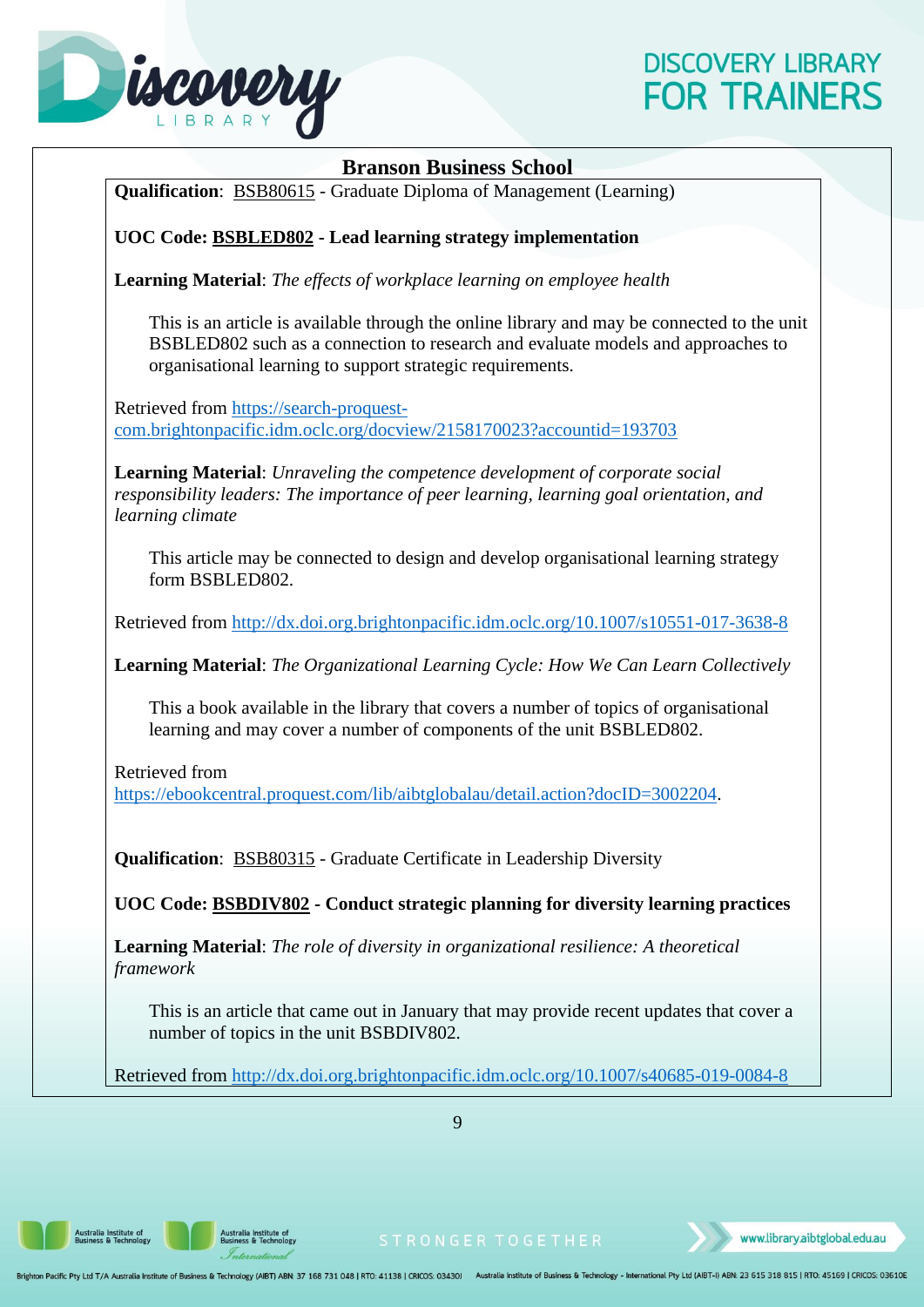

<span id="page-13-1"></span><span id="page-13-0"></span>

10

**Australia Institute of<br>Business & Technology** 

n Pacific Pty Ltd T/A Australia Institute of Business & Technology (AIBT) ABN: 37 168 731 048 | RTO: 41138 | CRICOS: 03430J Australia Institute of Business & Technology - International Pty Ltd (AIBT-I) ABN: 23 615 318 815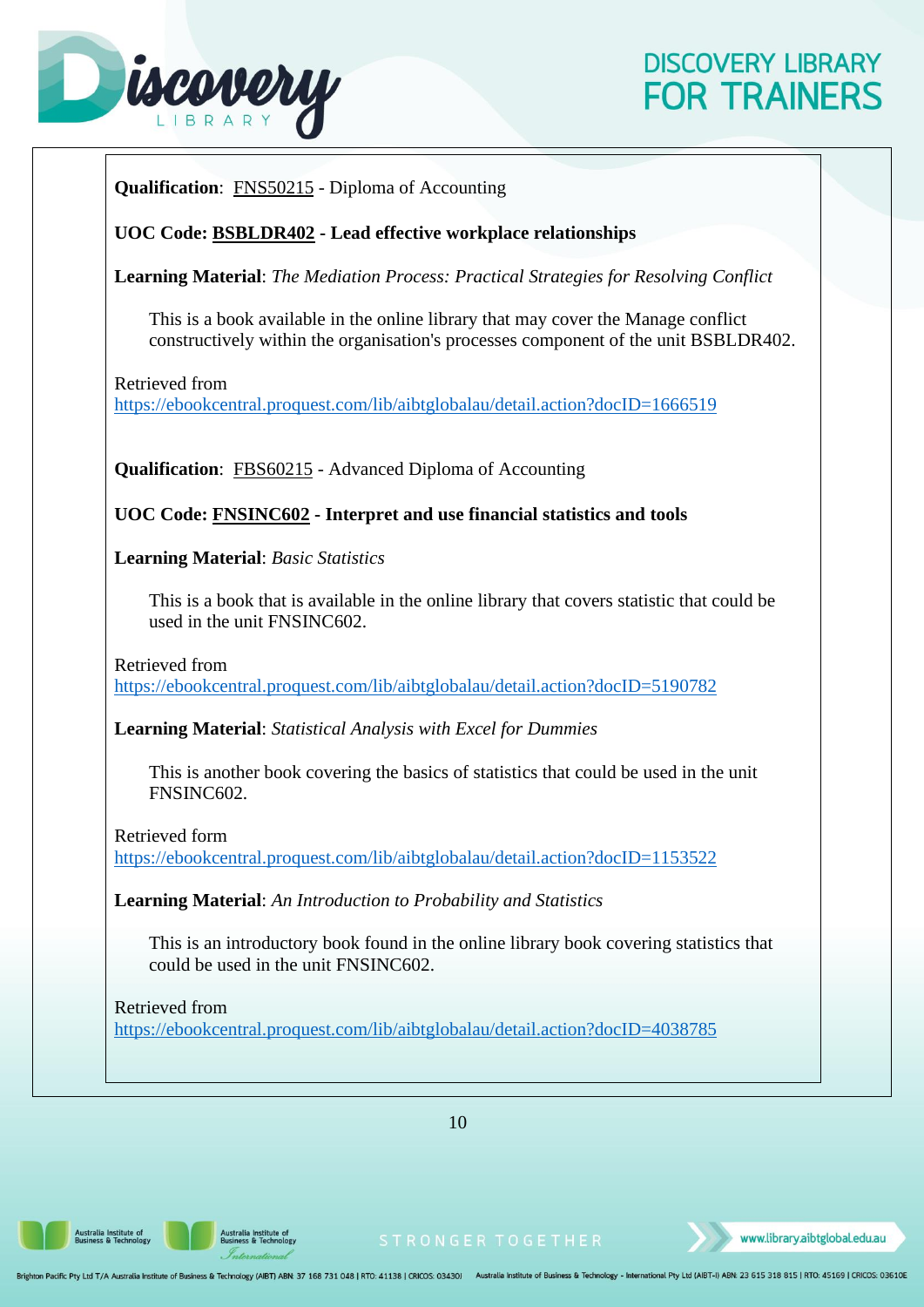# iscovery

# **DISCOVERY LIBRARY FOR TRAINERS**

<span id="page-14-1"></span><span id="page-14-0"></span>

11

.<br>Australia Institute of<br>Business & Technology

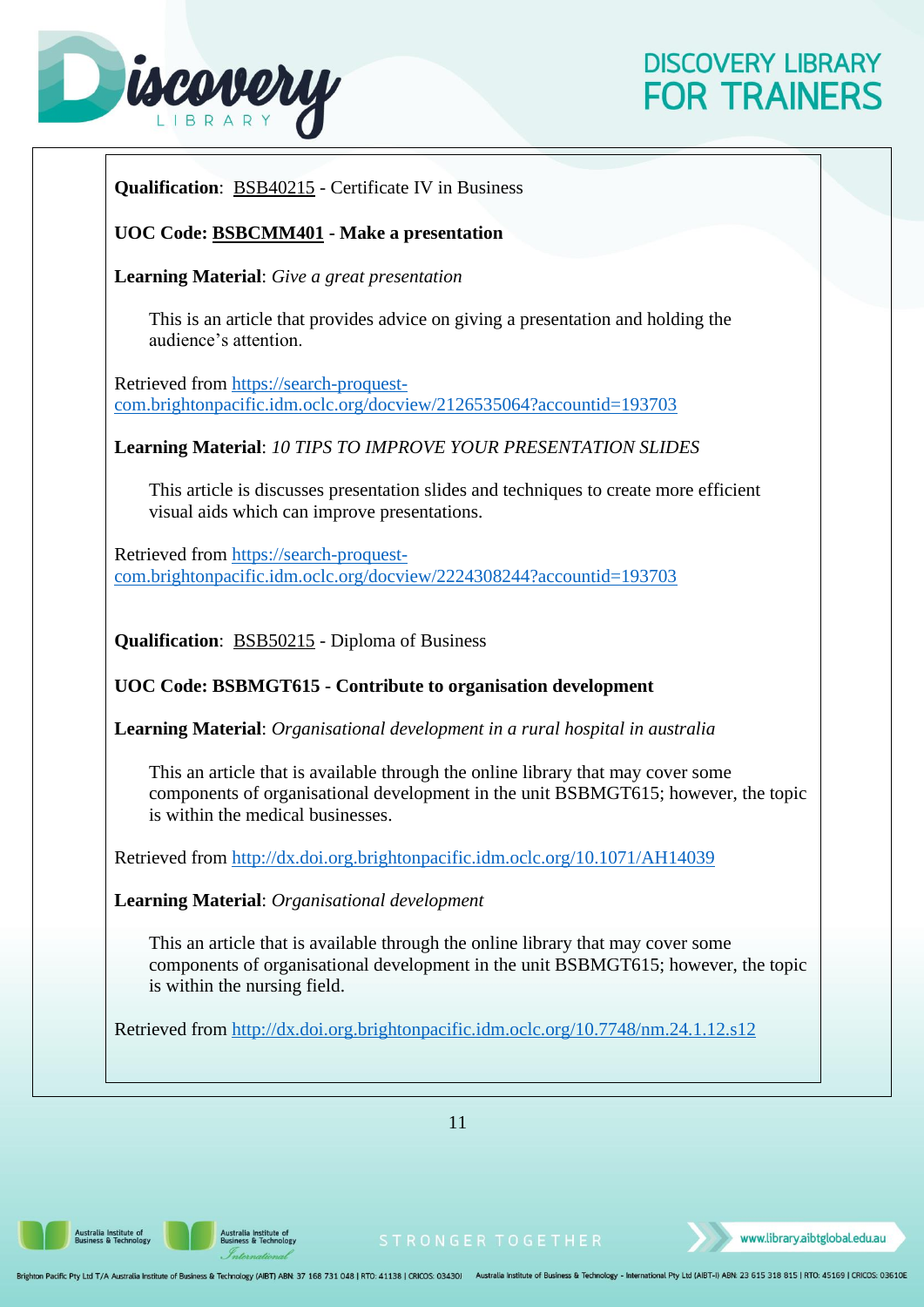

# <span id="page-15-1"></span><span id="page-15-0"></span>**UOC Code: BSBADV503 - Coordinate advertising research Learning Material**: *Effective Advertising Strategies for Your Business* This is a book available through the online library that may cover some of the components in the unit BSBADV503 such as Adjust advertising strategies, budgets and timelines to reflect research findings. Retrieved from <https://ebookcentral.proquest.com/lib/aibtglobalau/detail.action?docID=1744750> **Learning Material**: *Communications Writing and Design: The Integrated Manual for Marketing* This is a book available through the online library that may cover some of the components in the unit BSBADV503. Retrieved from <https://ebookcentral.proquest.com/lib/aibtglobalau/detail.action?docID=4825798> **UOC Code: BSBHRM513 - Manage workforce planning Learning Material**: *Workforce Planning Toolkit* This is a book available through the online library that could cover the topics and components of the unit BSBHRM513. Retrieved from <https://ebookcentral.proquest.com/lib/aibtglobalau/detail.action?docID=3544697> **Qualification**: BSB60215 - Advanced Diploma of Business **UOC Code: BSBINN601 - Lead and manage organisational change Learning Material**: *Managing people and learning in organisational change projects* This is an article available through the online library that may cover components of the unit BSBINN601. Retrieved form<http://dx.doi.org.brightonpacific.idm.oclc.org/10.1108/JOCM-11-2016-0253>

12

<span id="page-15-2"></span>**Australia Institute of<br>Business & Technology** 

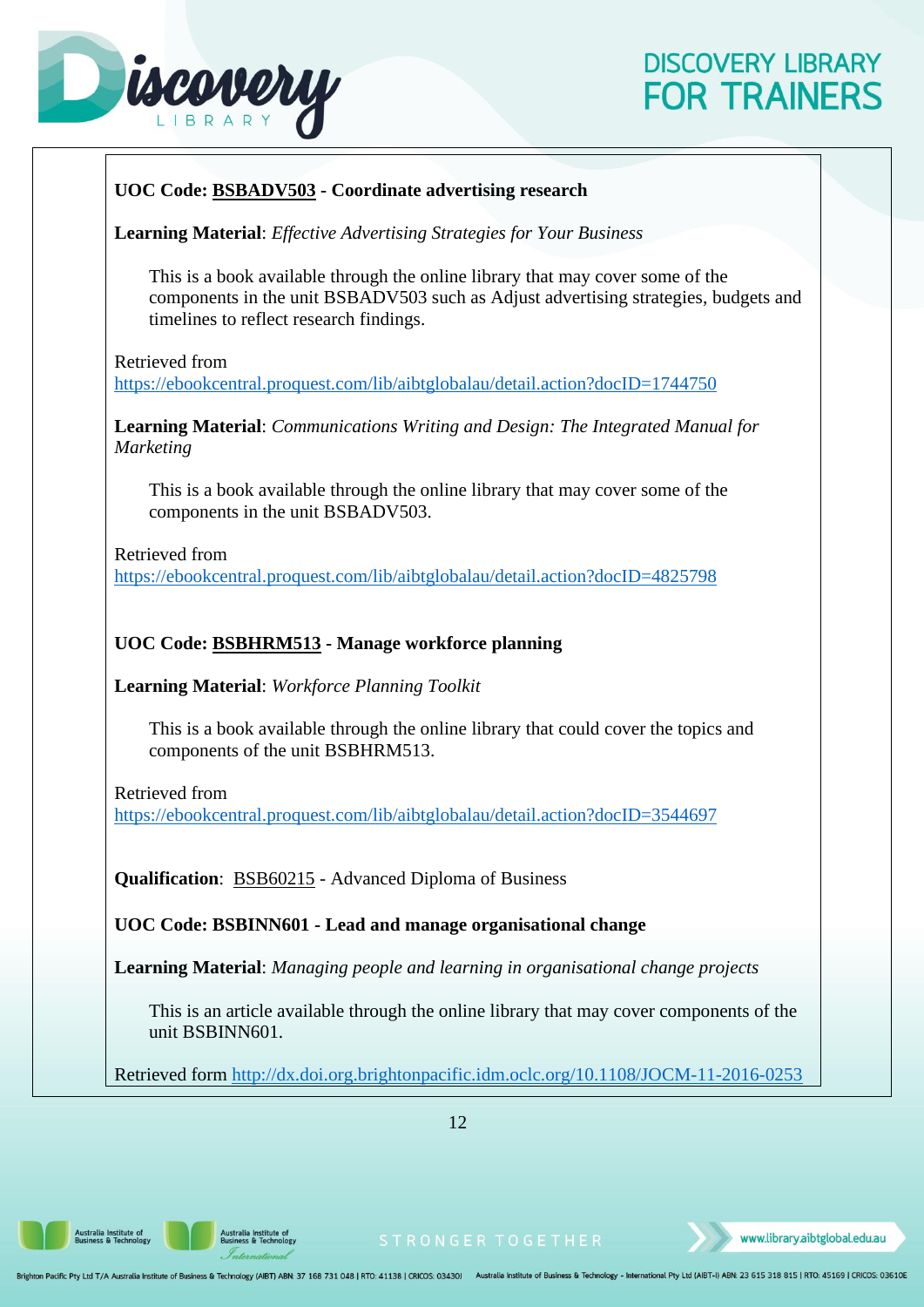# iscovery

# **DISCOVERY LIBRARY FOR TRAINERS**

| <b>Learning Material:</b> New perspective on the black box of internal auditing and<br>organisational change        |  |
|---------------------------------------------------------------------------------------------------------------------|--|
| This is an article available through the online library that may cover components of the<br>unit BSBINN601          |  |
| Retrieved from https://search-proquest-<br>com.brightonpacific.idm.oclc.org/docview/1826809570?accountid=193703     |  |
| <b>Learning Material:</b> Organisational Change and Development                                                     |  |
| This is a book available through the online library that may cover a number of<br>components in the unit BSBINN601. |  |
| Retrieved form<br>https://ebookcentral.proquest.com/lib/aibtglobalau/detail.action?docID=3544789                    |  |
| Learning Material: Research in Organizational Change and Development                                                |  |
| This is a book available through the online library that may cover a number of<br>components in the unit BSBINN601. |  |
| Retrieved from<br>https://ebookcentral.proquest.com/lib/aibtglobalau/detail.action?docID=1725934                    |  |
| UOC Code: <b>BSBMGT520</b> - Plan and manage the flexible workforce                                                 |  |
| Learning Material: Workforce Asset Management Book of Knowledge                                                     |  |
| This is a book available through the online library that may cover a some components in<br>the unit BSBMGT520.      |  |
| Retrieved from<br>https://ebookcentral.proquest.com/lib/aibtglobalau/detail.action?docID=1158345                    |  |
|                                                                                                                     |  |
|                                                                                                                     |  |
|                                                                                                                     |  |
|                                                                                                                     |  |

13

<span id="page-16-0"></span>Australia Institute of<br>Business & Technology

Australia Institute of<br>Business & Technology

www.library.aibtglobal.edu.au

Brighton Pacific Pty Ltd T/A Australia Institute of Business & Technology (AIBT) ABN: 37 168 731 048 | RTO: 41138 | CRICOS: 03430J Australia Institute of Business & Technology - International Pty Ltd (AIBT-I) ABN: 23 615 3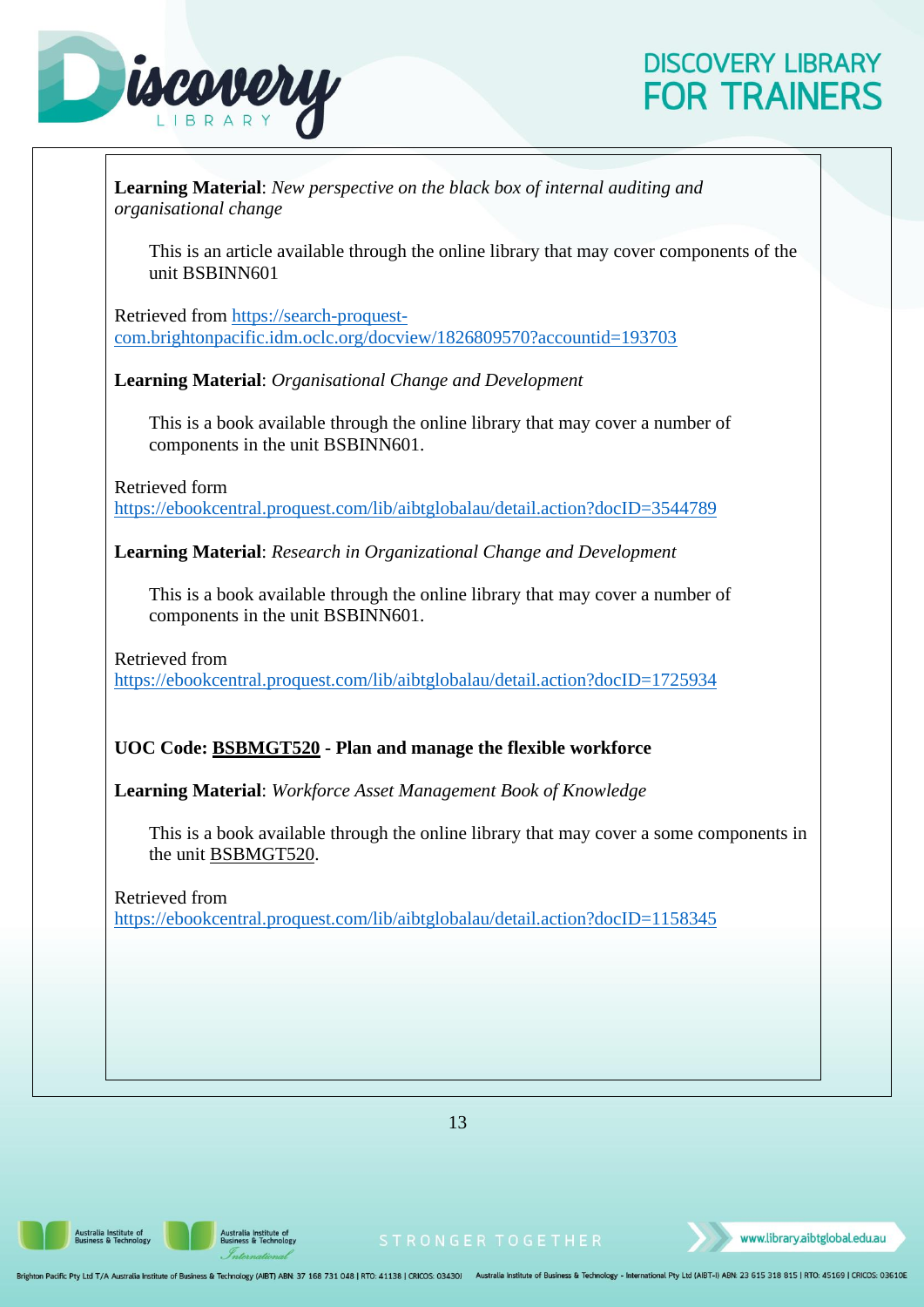

<span id="page-17-1"></span><span id="page-17-0"></span>

14

<span id="page-17-2"></span>ustralia Institute of<br>usiness & Technology

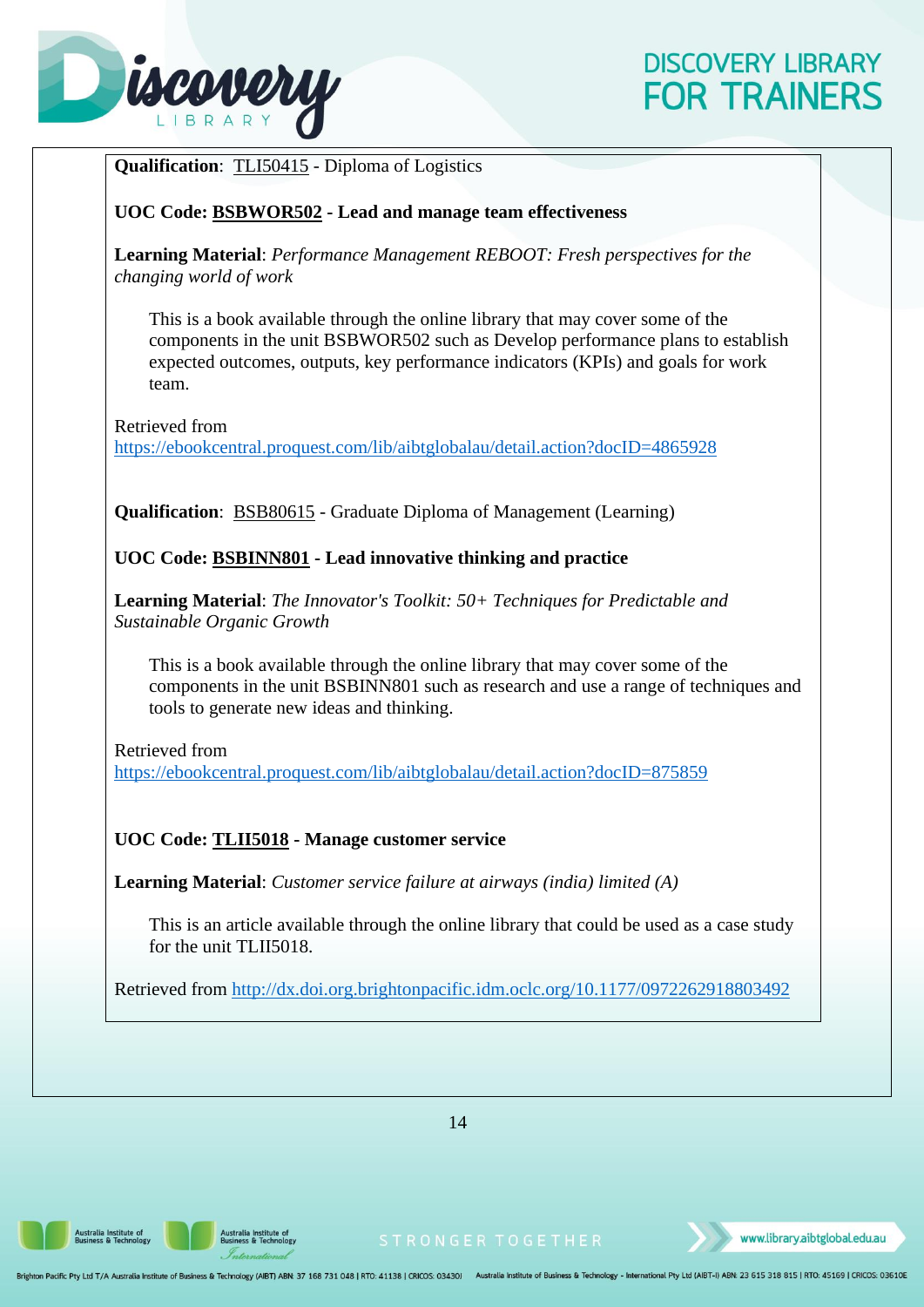

<span id="page-18-2"></span><span id="page-18-1"></span><span id="page-18-0"></span>

|                  | <b>Diana School of Community Services</b>                                                                                                                                                                                                                                                                       |
|------------------|-----------------------------------------------------------------------------------------------------------------------------------------------------------------------------------------------------------------------------------------------------------------------------------------------------------------|
|                  | Qualification: CHC33015 - Certificate III in Individual Support                                                                                                                                                                                                                                                 |
|                  | UOC Code: CHCCCS015 - Provide individualised support                                                                                                                                                                                                                                                            |
| <b>Therapies</b> | <b>Learning Material:</b> Fostering Independence: Helping and Caring in Psychodynamic                                                                                                                                                                                                                           |
|                  | This is a book containing a collection of papers that may cover components of the unit<br>CHCCCS015.                                                                                                                                                                                                            |
|                  | Retrieved from<br>https://ebookcentral.proquest.com/lib/aibtglobalau/detail.action?docID=689900                                                                                                                                                                                                                 |
|                  | <b>Qualification:</b> CHC43015 - Certificate IV in Ageing Support                                                                                                                                                                                                                                               |
|                  | UOC Code: CHCAGE004 - Implement interventions with older people at risk                                                                                                                                                                                                                                         |
|                  | <b>Learning Material:</b> Carers: Ageing and Disability                                                                                                                                                                                                                                                         |
|                  | This is a book available through the online library that could cover some the topics and<br>components of the unit CHCAGE004 such as recognise the older person's risk factors<br>based on medical history, measurements and findings, in collaboration with supervisor<br>and/or relevant health professional. |
|                  | Retrieved from<br>https://ebookcentral.proquest.com/lib/aibtglobalau/detail.action?docID=894674                                                                                                                                                                                                                 |
|                  | Learning Material: Community Care for an Aging Society: Issues, Policies, and Services                                                                                                                                                                                                                          |
|                  | This is a book available through the online library that could cover some the topics and<br>components of the unit CHCAGE004.                                                                                                                                                                                   |
|                  | Retrieved from<br>https://ebookcentral.proquest.com/lib/aibtglobalau/detail.action?docID=423513                                                                                                                                                                                                                 |
|                  |                                                                                                                                                                                                                                                                                                                 |
|                  |                                                                                                                                                                                                                                                                                                                 |
|                  |                                                                                                                                                                                                                                                                                                                 |
|                  |                                                                                                                                                                                                                                                                                                                 |

15

Australia Institute of<br>Business & Technology

Australia Institute of<br>Business & Technology

Brighton Pacific Pty Ltd T/A Australia Institute of Business & Technology (AIBT) ABN: 37 168 731 048 | RTO: 41138 | CRICOS: 03430J Australia Institute of Business & Technology - International Pty Ltd (AIBT-I) ABN: 23 615 3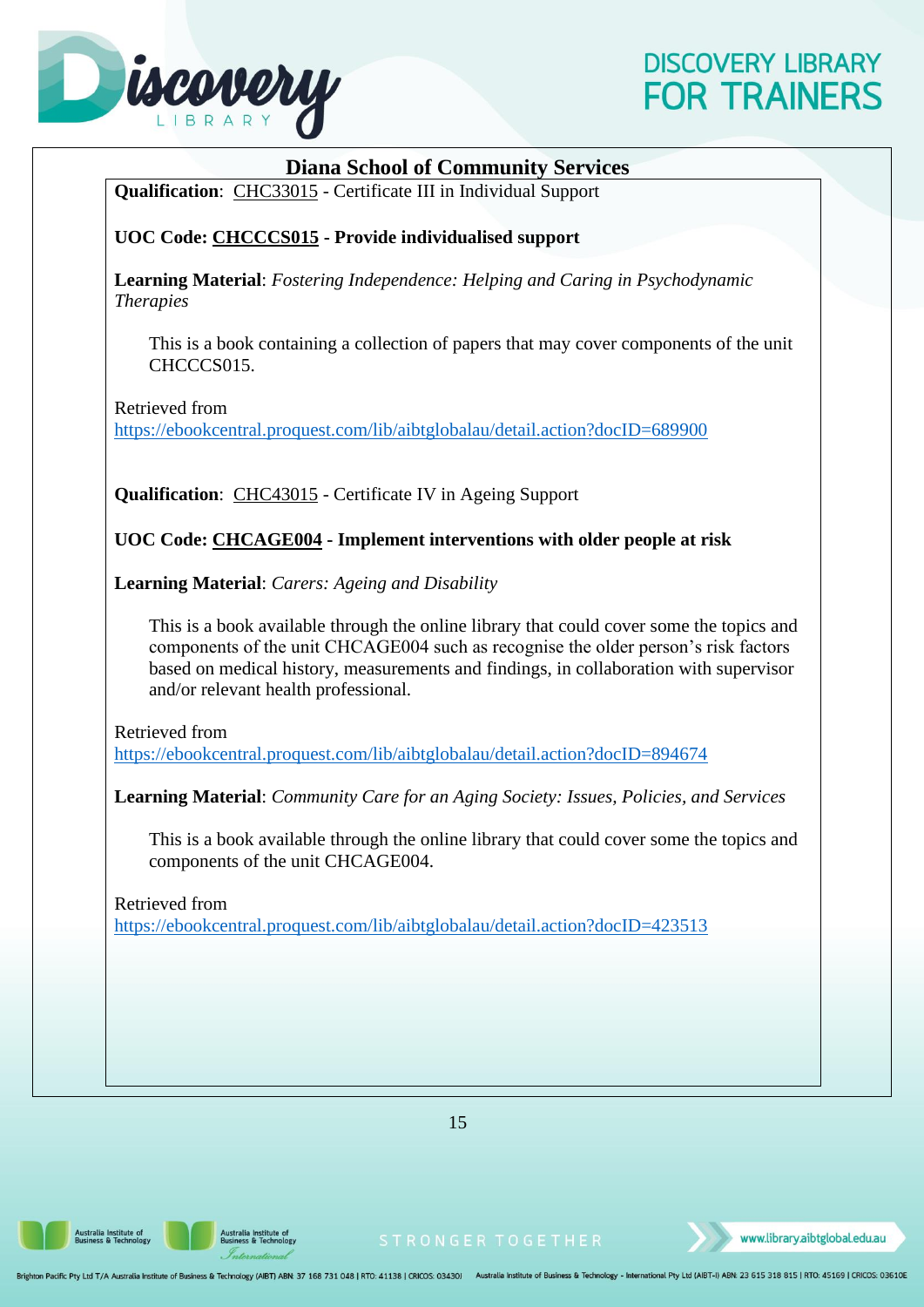

<span id="page-19-1"></span><span id="page-19-0"></span>

16

<span id="page-19-2"></span>Australia Institute of<br>Business & Technology

Australia Institute of<br>Business & Technology

www.library.aibtglobal.edu.au

ghton Pacific Pty Ltd T/A Australia Institute of Business & Technology (AIBT) ABN: 37 168 731 048 | RTO: 41138 | CRICOS: 03430J Australia Institute of Business & Technology - International Pty Ltd (AIBT-I) ABN: 23 615 318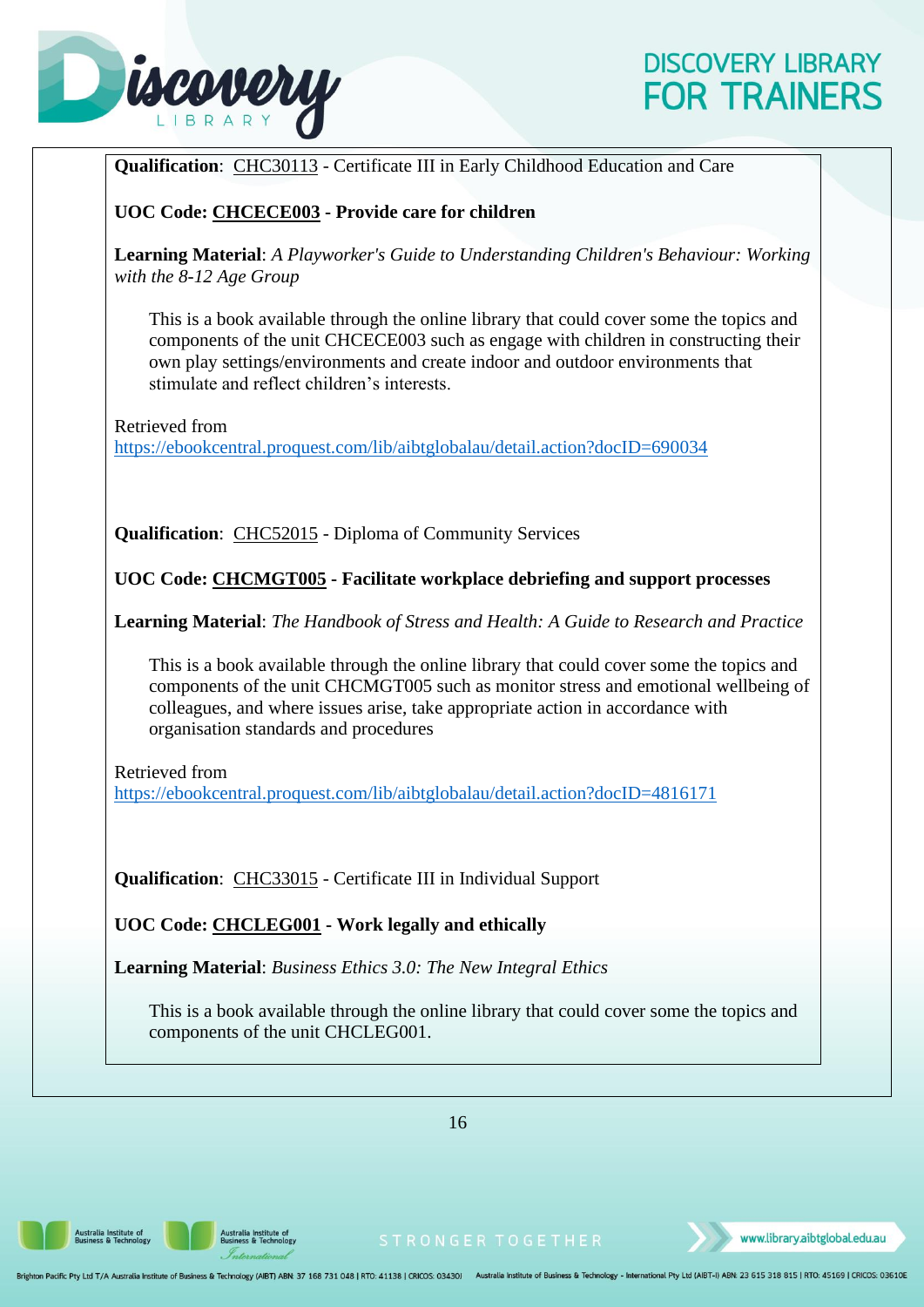

Retrieved from

<https://ebookcentral.proquest.com/lib/aibtglobalau/detail.action?docID=5159186>

**Qualification**: CHC30113 - Certificate III in Early Childhood Education and Care

<span id="page-20-0"></span>**UOC Code: CHCECE005 - Provide care for babies and toddlers**

**Learning Material**: *Bright Futures: Guidelines for Health Supervision of Infants, Children, and Adolescents*

This is a book available through the online library that could cover some the topics and components of the unit CHCECE005.

Retrieved from <https://ebookcentral.proquest.com/lib/aibtglobalau/detail.action?docID=4811054>

**Qualification**: CHC33015 - Certificate III in Individual Support

<span id="page-20-1"></span>**UOC Code: CHCPRP003 - Reflect on and improve own professional practice**

**Learning Material**: *A Strategic Guide to Continuing Professional Development for Health and Care Professionals: The TRAMm Model*

This is a book available through the online library that could cover some the topics and components of the unit CHCPRP003.

Retrieved from <https://ebookcentral.proquest.com/lib/aibtglobalau/detail.action?docID=4394269>

**Qualification**: CHC50113 - Diploma of Early Childhood Education and Care

<span id="page-20-2"></span>**UOC Code: CHCECE024 - Design and implement the curriculum to foster children's learning and development**

**Learning Material**: *Development & Learning for Very Young Children*

17

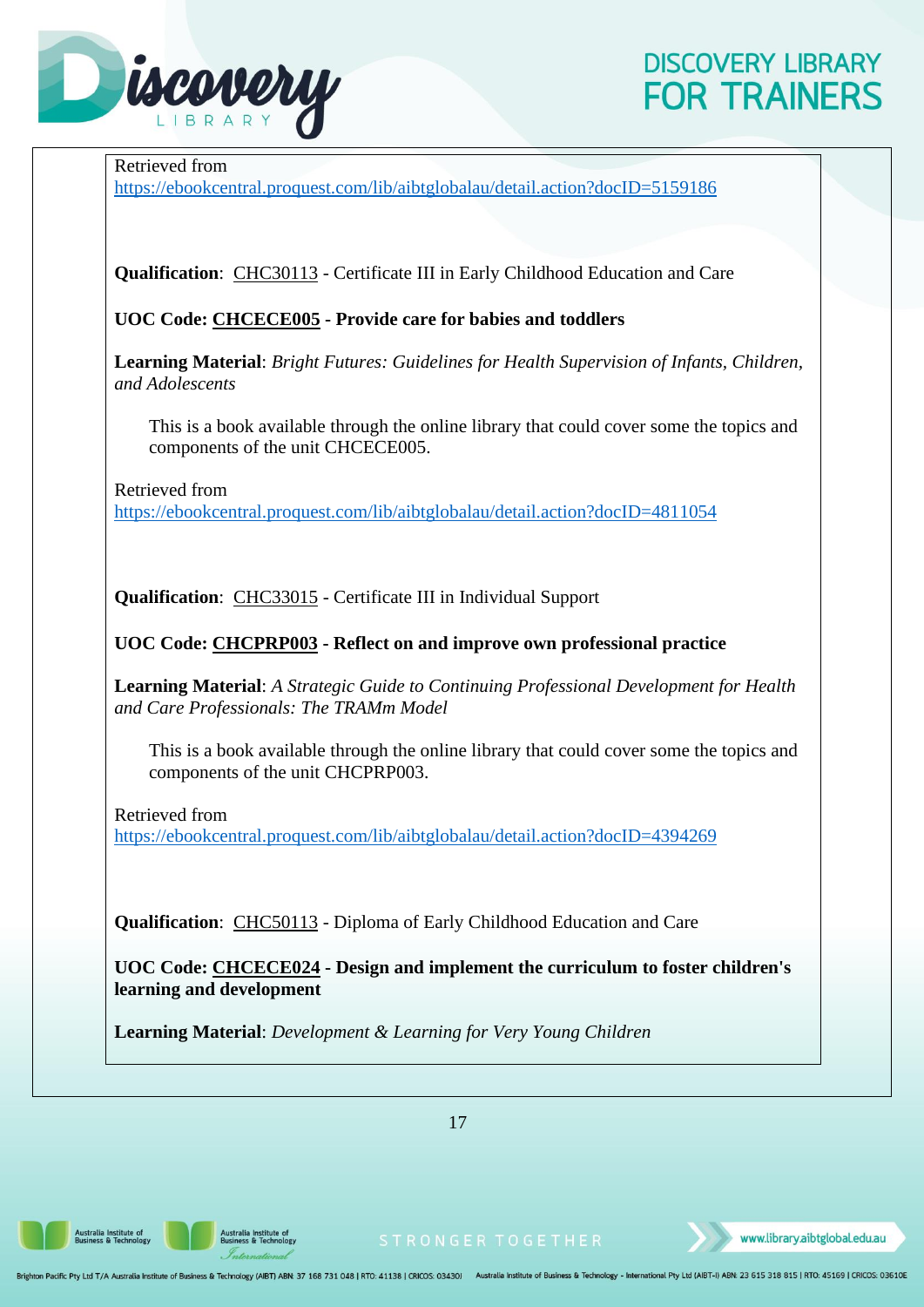

<span id="page-21-0"></span>This is a book available through the online library that could cover some the topics and components of the unit CHC50113. Retrieved form <https://ebookcentral.proquest.com/lib/aibtglobalau/detail.action?docID=743587> **Learning Material**: *Understanding How Young Children Learn: Bringing the Science of Child Development to the Classroom* This is a book available through the online library that could cover some the topics and components of the unit CHC50113. Retrieved from <https://ebookcentral.proquest.com/lib/aibtglobalau/detail.action?docID=1024329> **Qualification**: CHC52015 - Diploma of Community Services **UOC Code: CHCDEV002 - Analyse impacts of sociological factors on clients in community work and services Learning Material**: *Asset Assessments and Community Social Work Practice* This is a book available through the online library that could cover some the topics and components of the unit CHCDEV002. Retrieved from <https://ebookcentral.proquest.com/lib/aibtglobalau/detail.action?docID=3055691> **Learning Material**: *Interpersonal Social Work Skills for Community Practice* This is a book available through the online library that could cover some the topics and components of the unit CHCDEV002. Retrieved from <https://ebookcentral.proquest.com/lib/aibtglobalau/detail.action?docID=1029110>

18

Australia Institute of<br>Business & Technology

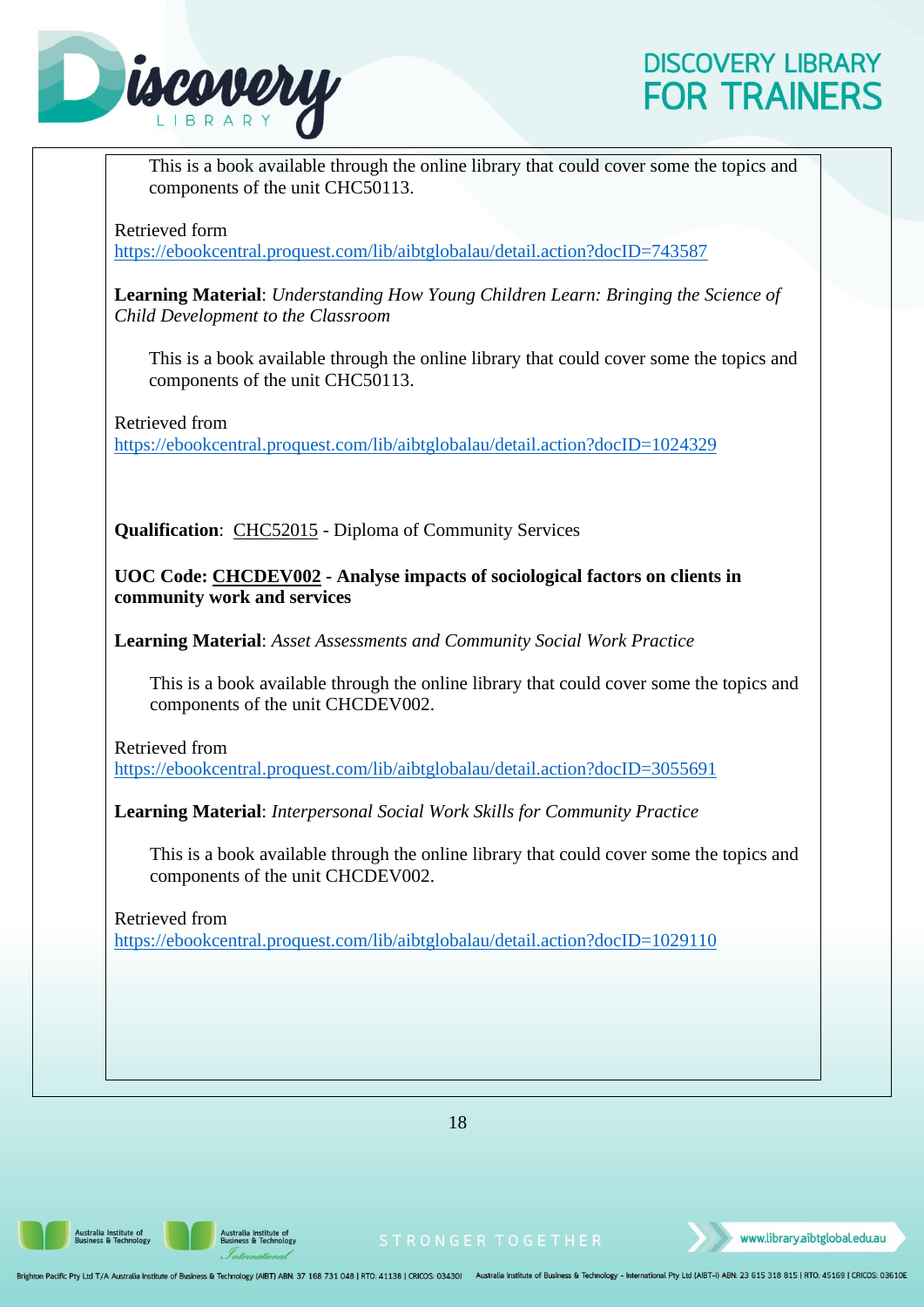

<span id="page-22-1"></span><span id="page-22-0"></span>

| Qualification: CHC30113 - Certificate III in Early Childhood Education and Care                                       |
|-----------------------------------------------------------------------------------------------------------------------|
| UOC Code: CHCDIV002 - Promote Aboriginal and/or Torres Strait Islander cultural<br>safety                             |
| <b>Learning Material:</b> Encounters with Indigeneity: Writing about Aboriginal and Torres<br>Strait Islander peoples |
| This book is available in the online library and may connect to the components of the<br>unit CHCDIV002.              |
| Retrieved from<br>https://ebookcentral.proquest.com/lib/aibtglobalau/detail.action?docID=1903567                      |
| Qualification: CHC50113 - Diploma of Early Childhood Education and Care                                               |
| UOC Code: CHCECE016 - Establish and maintain a safe and healthy environment for<br>children                           |
| <b>Learning Material:</b> Managing Infectious Diseases in Child Care and Schools: A Quick<br>Reference Guide          |
| This book is available in the online library and may connect to the components of the<br>unit CHCECE016.              |
| Retrieved from<br>https://ebookcentral.proquest.com/lib/aibtglobalau/detail.action?docID=3000016                      |
| Qualification: CHC52015 - Diploma of Community Services                                                               |
| UOC Code: HLTWHS004 - Manage work health and safety                                                                   |
| Learning Material: Managing the Risk of Workplace Stress: Health and Safety Hazards                                   |
| This book is available in the online library and may connect to the components of the<br>unit HLTWHS004.              |
| Retrieved from<br>https://ebookcentral.proquest.com/lib/aibtglobalau/detail.action?docID=200187                       |

19

<span id="page-22-2"></span>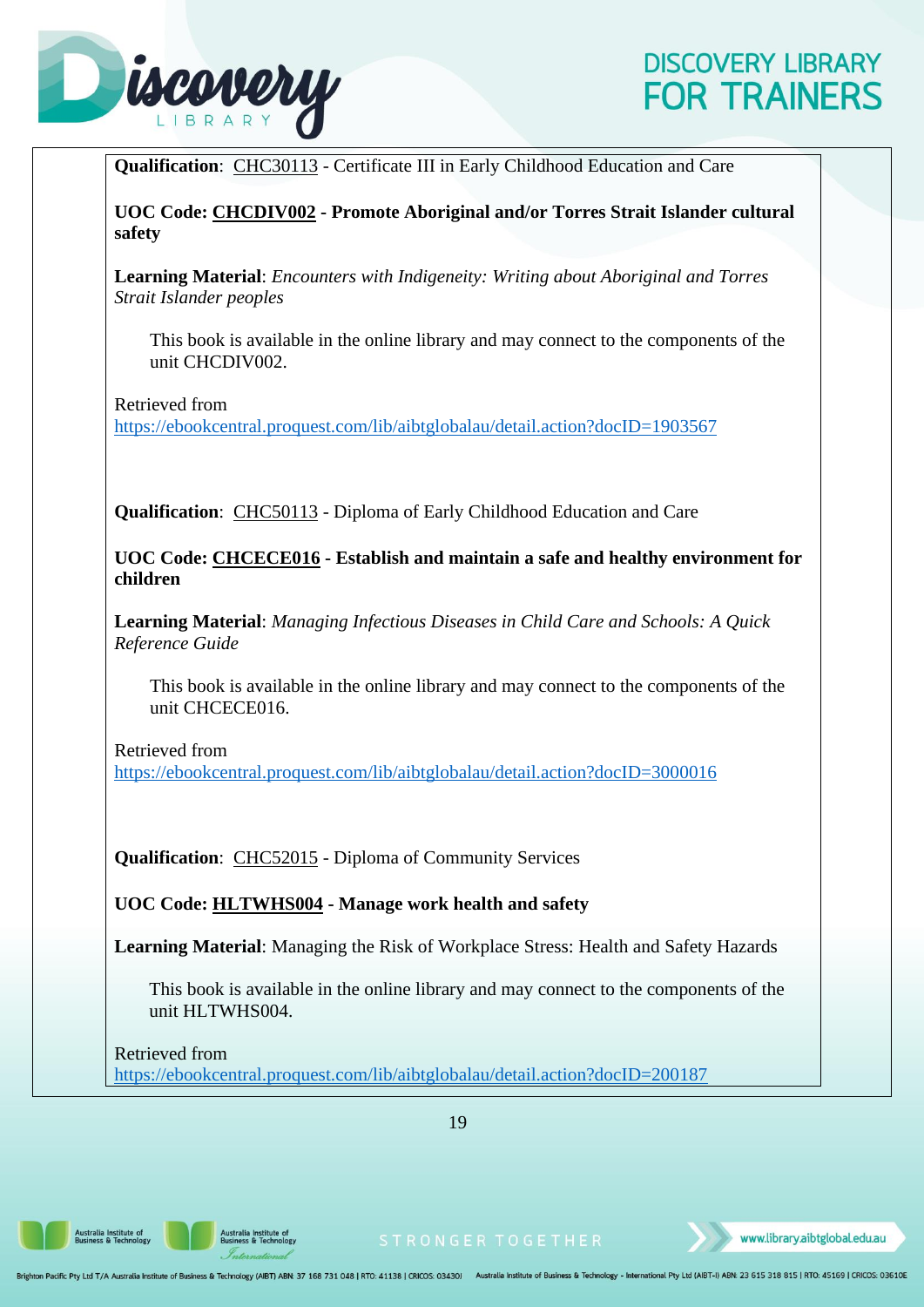

<span id="page-23-0"></span>

20

**Australia Institute of<br>Business & Technology** 

Australia Institute of<br>Business & Technology

www.library.aibtglobal.edu.au

on Pacific Pty Ltd T/A Australia Institute of Business & Technology (AIBT) ABN: 37 168 731 048 | RTO: 41138 | CRICOS: 03430J Australia Institute of Business & Technology - International Pty Ltd (AIBT-I) ABN: 23 615 318 815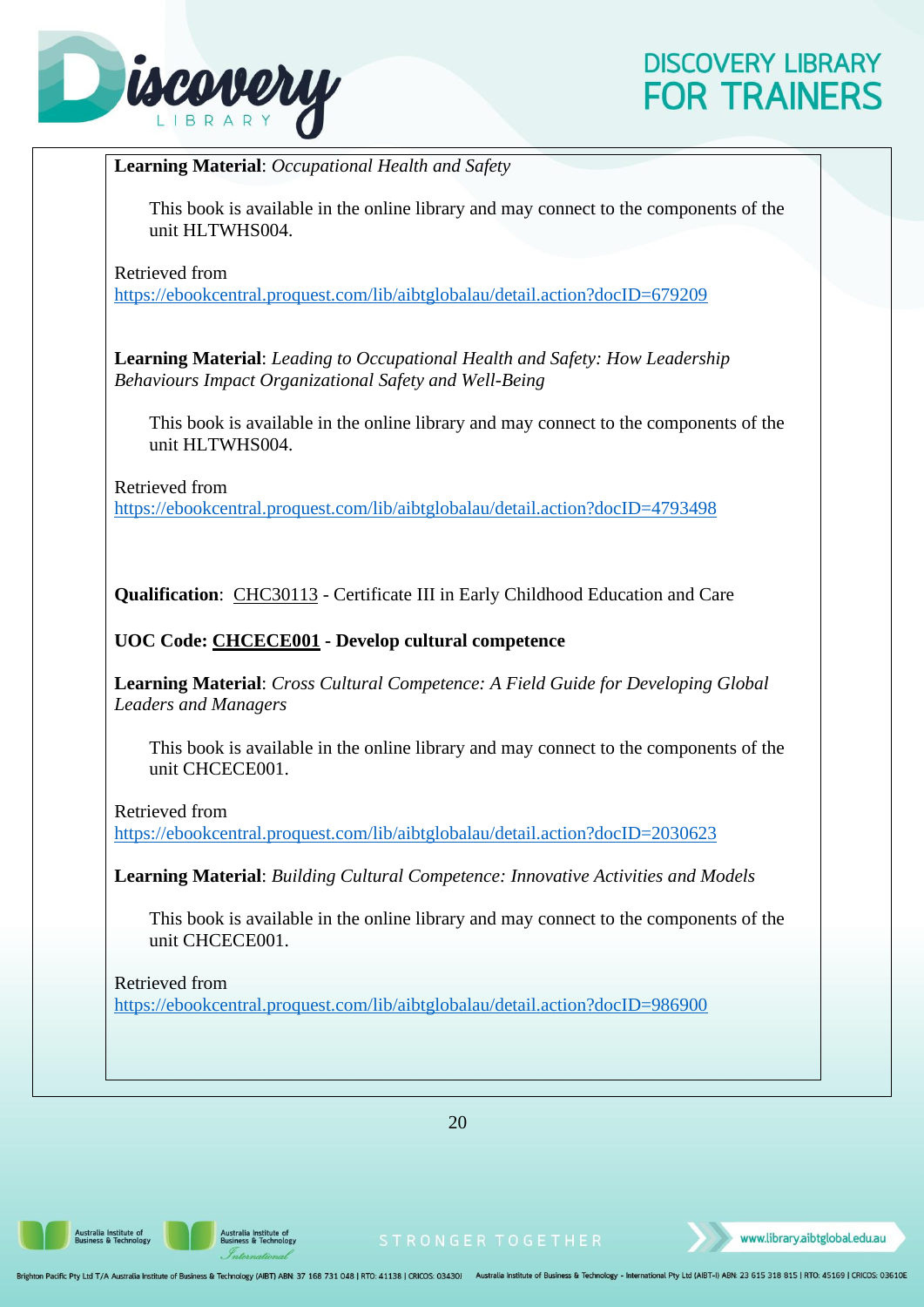

<span id="page-24-1"></span><span id="page-24-0"></span>

| Qualification: CHC33015 - Certificate III in Individual Support<br>This book is available in the online library and may connect to the components of the<br>unit CHCCCS023.                                                                                                                                                                                                                                                                                      |
|------------------------------------------------------------------------------------------------------------------------------------------------------------------------------------------------------------------------------------------------------------------------------------------------------------------------------------------------------------------------------------------------------------------------------------------------------------------|
| UOC Code: CHCCCS023 - Support independence and wellbeing<br><b>Learning Material:</b> Fostering Independence: Helping and Caring in Psychodynamic<br><b>Therapies</b>                                                                                                                                                                                                                                                                                            |
|                                                                                                                                                                                                                                                                                                                                                                                                                                                                  |
| Retrieved from<br>https://ebookcentral.proquest.com/lib/aibtglobalau/detail.action?docID=689900<br><b>Qualification:</b> CHC50113 - Diploma of Early Childhood Education and Care<br>UOC Code: CHCECE026 - Work in partnership with families to provide appropriate<br>education and care for children<br><b>Learning Material:</b> Lombardi, Joan. Time to Care: Redesigning Child Care to Promote<br><b>Education, Support Families, and Build Communities</b> |
|                                                                                                                                                                                                                                                                                                                                                                                                                                                                  |
|                                                                                                                                                                                                                                                                                                                                                                                                                                                                  |
|                                                                                                                                                                                                                                                                                                                                                                                                                                                                  |
|                                                                                                                                                                                                                                                                                                                                                                                                                                                                  |
|                                                                                                                                                                                                                                                                                                                                                                                                                                                                  |
| This book is available in the online library and may connect to the components of the<br>unit CHCCCS023.                                                                                                                                                                                                                                                                                                                                                         |
| Retrieved from<br>https://ebookcentral.proquest.com/lib/aibtglobalau/detail.action?docID=298899                                                                                                                                                                                                                                                                                                                                                                  |
| <b>Qualification:</b> CHC43015 - Certificate IV in Ageing Support                                                                                                                                                                                                                                                                                                                                                                                                |
| UOC Code: CHCAGE001 - Facilitate the empowerment of older people                                                                                                                                                                                                                                                                                                                                                                                                 |
| Learning Material: Community Care for an Aging Society: Issues, Policies, and Services                                                                                                                                                                                                                                                                                                                                                                           |
| This book is available in the online library and may connect to the components of the<br>unit CHCAGE001.                                                                                                                                                                                                                                                                                                                                                         |
| Retrieved from<br>https://ebookcentral.proquest.com/lib/aibtglobalau/detail.action?docID=423513                                                                                                                                                                                                                                                                                                                                                                  |

21

<span id="page-24-2"></span>Australia Institute of<br>Business & Technology

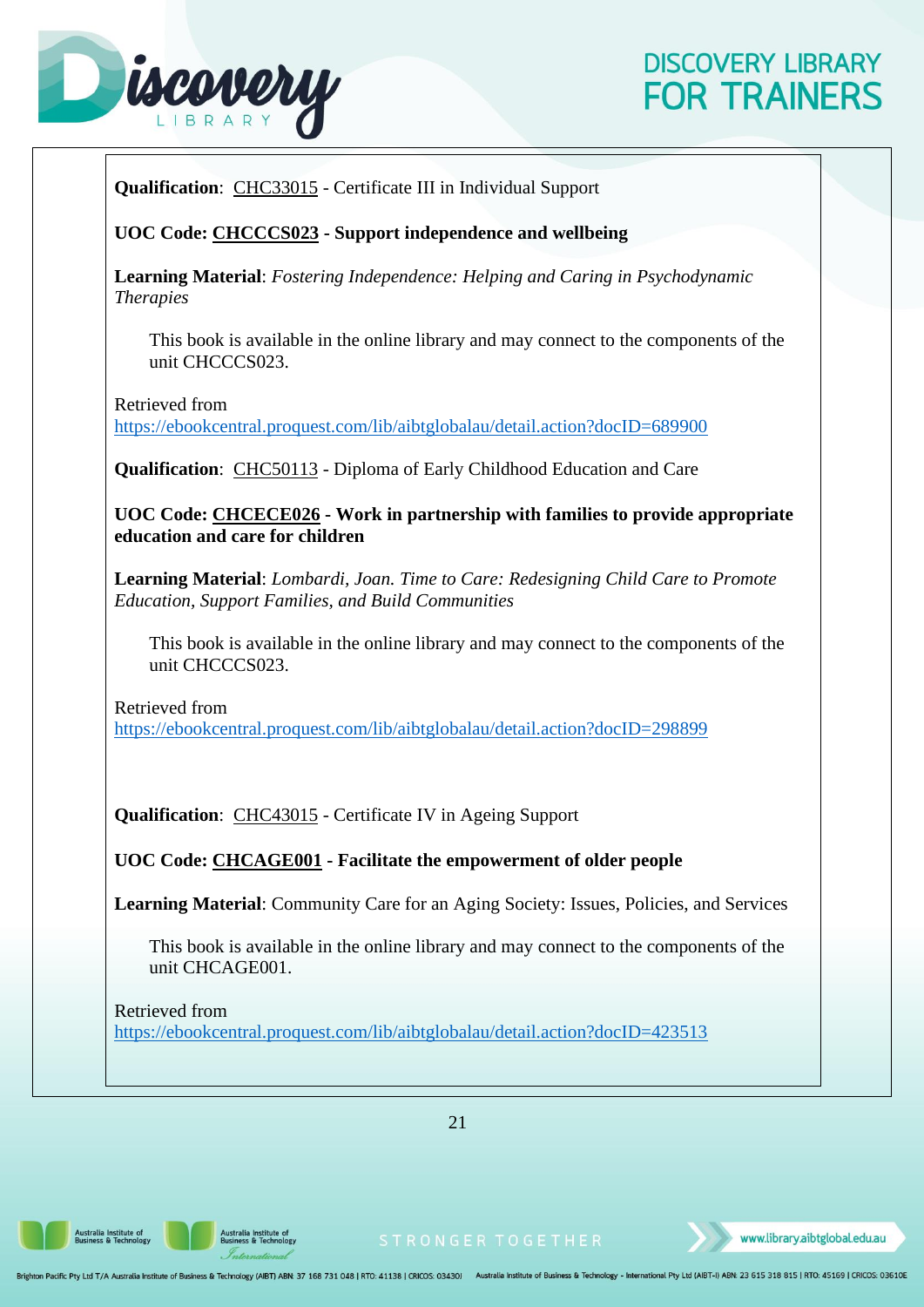

<span id="page-25-2"></span><span id="page-25-1"></span><span id="page-25-0"></span>

| <b>Fauchard School of Dental Sciences</b><br>Qualification: HLT35115 - Certificate III in Dental Laboratory Assisting                                     |
|-----------------------------------------------------------------------------------------------------------------------------------------------------------|
|                                                                                                                                                           |
| UOC Code: HLTDET002 - Construct custom impression trays                                                                                                   |
| <b>Learning Material:</b>                                                                                                                                 |
| This book is available in the online library and may connect to the components of the<br>unit HLTDET002.                                                  |
| Retrieved from<br>https://ebookcentral.proquest.com/lib/aibtglobalau/detail.action?docID=4816183                                                          |
| UOC Code: HLTDET003 - Construct registration rims                                                                                                         |
| <b>Learning Material:</b> Basics of Dental Technology: A Step by Step Approach                                                                            |
| This book is available in the online library and may connect to the components of the<br>unit HLTDET003.                                                  |
| Retrieved from<br>https://ebookcentral.proquest.com/lib/aibtglobalau/detail.action?docID=4180310                                                          |
| UOC Code: HLTDET004 - Articulate models and transfer records                                                                                              |
| <b>Learning Material:</b> Basics of Dental Technology: A Step by Step Approach                                                                            |
| This book is available in the online library and may connect to the components of the<br>unit HLTDET004 such as knowledge evidence of mechanical devices. |
| Retrieved from<br>https://ebookcentral.proquest.com/lib/aibtglobalau/detail.action?docID=4180310                                                          |
|                                                                                                                                                           |
|                                                                                                                                                           |
|                                                                                                                                                           |
|                                                                                                                                                           |
|                                                                                                                                                           |
| 22                                                                                                                                                        |

22

<span id="page-25-3"></span>Australia Institute of<br>Business & Technology

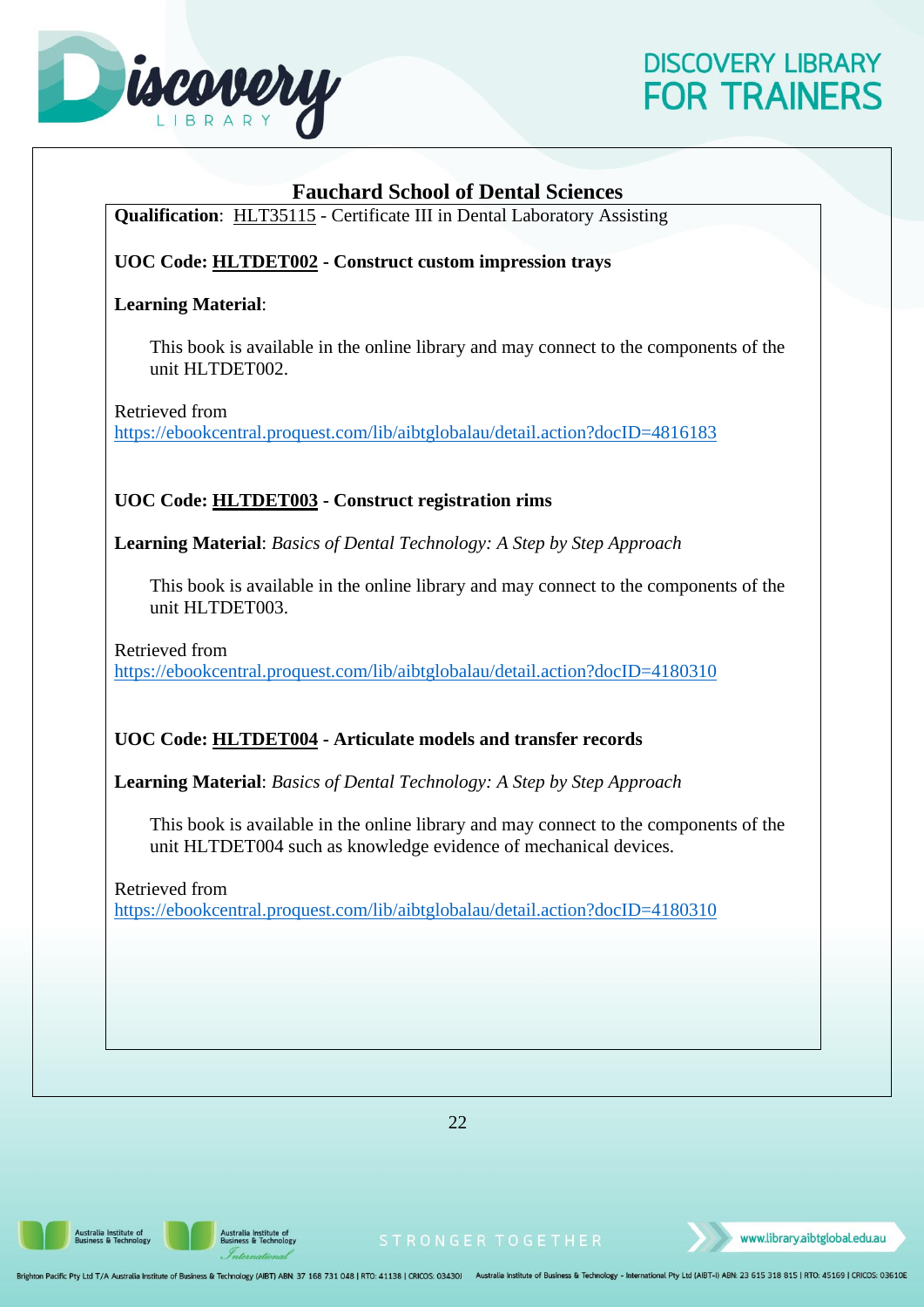

#### <span id="page-26-0"></span>**UOC Code: CHCLEG001 - Work legally and ethically**

**Learning Material**: *Dental Benefits and Practice Management: A Guide for Successful Practices*

This book is available in the online library and may connect to the components of the unit CHCLEG001.

Retrieved from

<https://ebookcentral.proquest.com/lib/aibtglobalau/detail.action?docID=4548027>

#### <span id="page-26-1"></span>**UOC Code: HLTDET001 - Construct models**

#### <span id="page-26-2"></span>**Learning Material: Pedriatric Dentistry: A Clinical Approach**

This book is available in the online library and may connect to the components of the unit HLTDET001 such as fundamental oral anatomy.

Retrieved from <https://ebookcentral.proquest.com/lib/aibtglobalau/detail.action?docID=4717731>

#### **Bespoke Grammar School of English**

<span id="page-26-3"></span>**Learning Material**: *Expand Your English: A Guide to Improving Your Academic Vocabulary*

This book is available in the online library.

Retrieved from <https://ebookcentral.proquest.com/lib/aibtglobalau/detail.action?docID=5218541>

**Learning Material**: *Native and Non-Native Teachers in English Language Classrooms: Professional Challenges and Teacher Education*

This book is available in the online library.

Retrieved from <https://ebookcentral.proquest.com/lib/aibtglobalau/detail.action?docID=4855888>

23

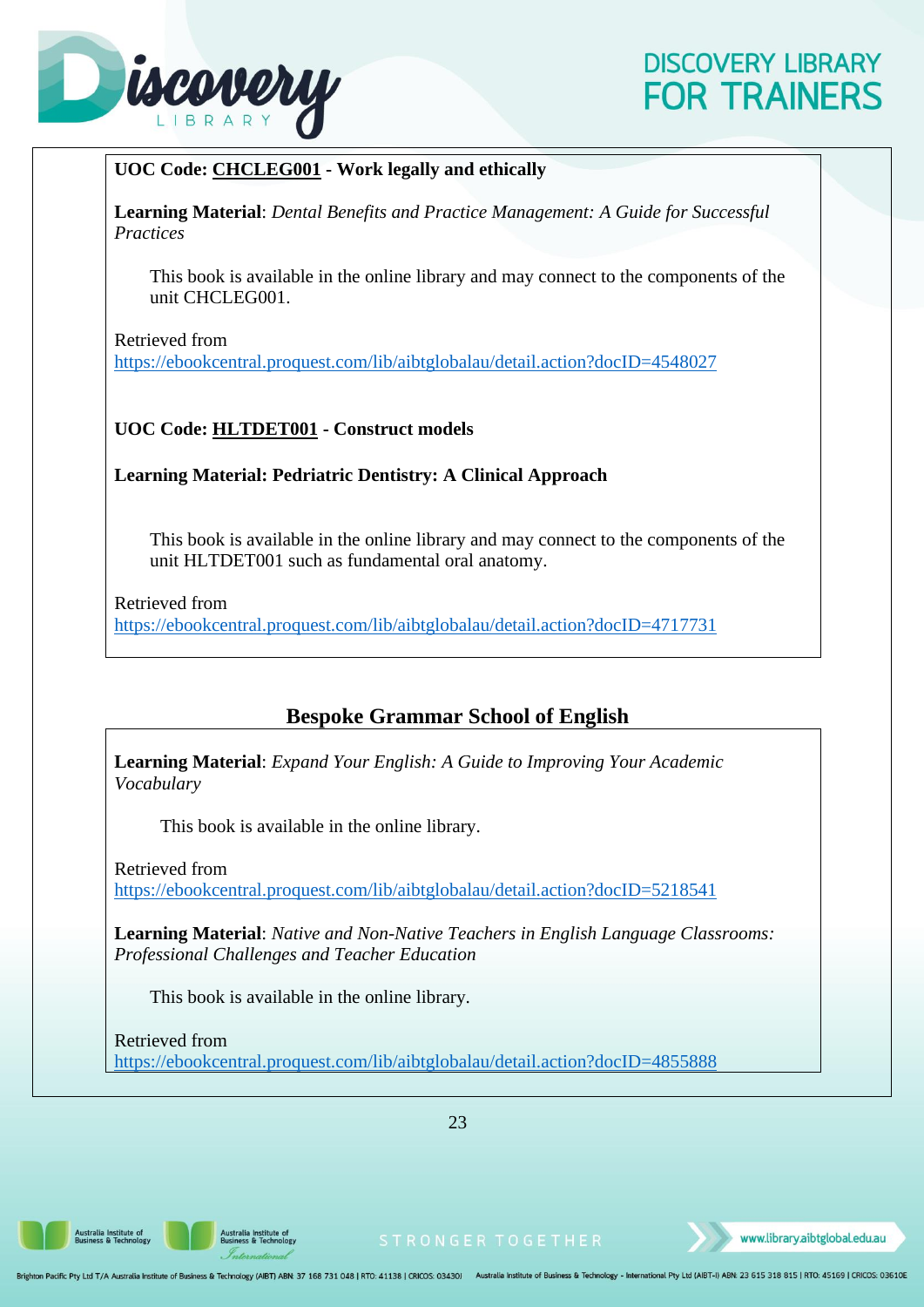

**Learning Material**: *Listening to Spoken English*

This book is available in the online library.

Retrieved from

<https://ebookcentral.proquest.com/lib/aibtglobalau/detail.action?docID=4912803>

24

**Australia Institute of<br>Business & Technology** 



www.library.aibtglobal.edu.au

on Pacific Pty Ltd T/A Australia Institute of Business & Technology (AIBT) ABN: 37 168 731 048 | RTO: 41138 | CRICOS: 03430J Australia Institute of Business & Technology - International Pty Ltd (AIBT-I) ABN: 23 615 318 815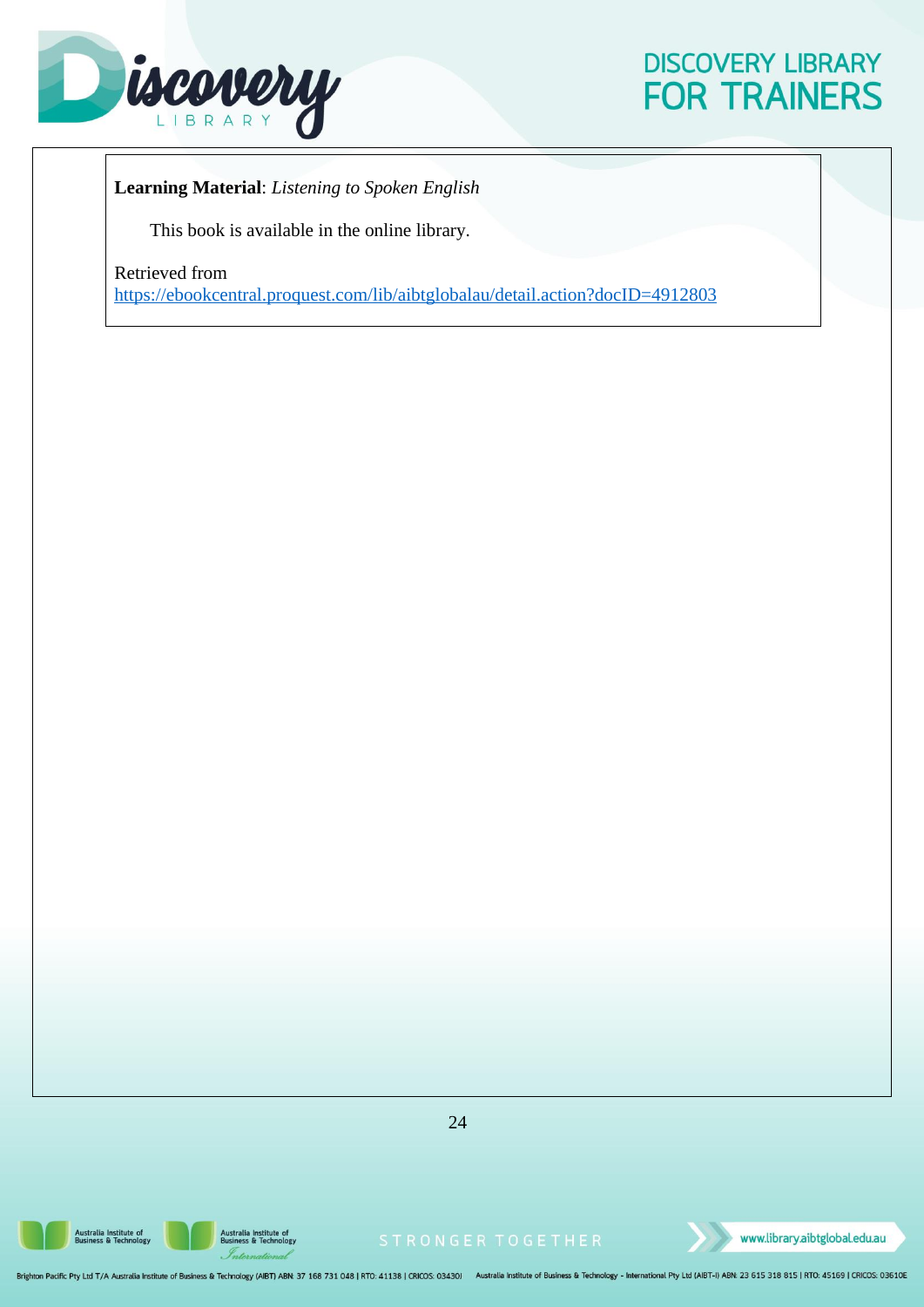

## <span id="page-28-0"></span>**Industry Professional body and Upcoming Industry Events and Activities**

This section provides some details on relevant Associations and Industry organisations which can provide professional development opportunities and conferences. It does not contain all the information or updates, but tries to bring you as many important, essential, interesting or informative events and activities as possible.

#### **Ace Aviation**

<span id="page-28-1"></span>[CASA](https://www.casa.gov.au/) - Civil Aviation Safety Authority.

The CASA website contains wealth of information on Rules and Regulations, Safety Management, checklists, Manuals and Handbooks and much more.

Visit:<https://www.casa.gov.au/>

[CAPA Centre for Aviation](https://centreforaviation.com/)

The latest aviation, airline and airport news and data as well as current in depth industry analysis and research from around the world.

Visit: [https://centreforaviation.com](https://centreforaviation.com/)

#### **Ada School of Information Technology**

<span id="page-28-2"></span>[ACS](https://www.acs.org.au/) - The Professional Association for Australia's ICT sector.

The professional association and peak body representing Australia's ICT sector. ACS delivers authoritative independent knowledge insights, building relevant technology capacity and capability that catalyses Australian innovation and speeds the adoption of technology for the benefit of commerce, government and society. It also provides CPD and education courses, publications and news items.

Visit:<https://www.acs.org.au/>

[ITPA](https://www.itpa.org.au/) - [Information Technology](https://www.itpa.org.au/)  [Professionals Association](https://www.itpa.org.au/)

Contains details of short courses, monthly newsletter, news items.

Visit:<https://www.itpa.org.au/>

25

ustralia Institute of<br>usiness & Technology

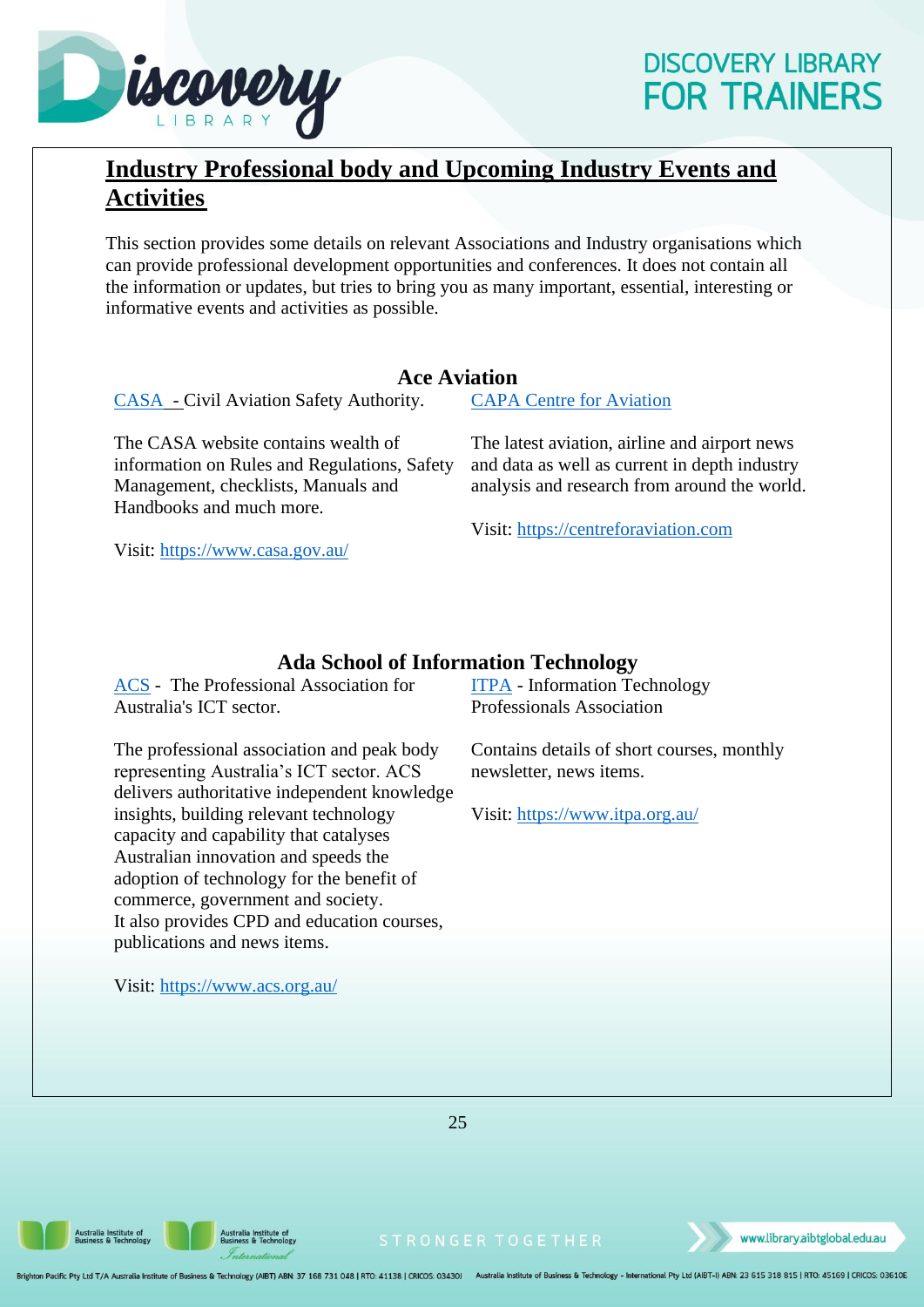

#### **Branson Business School**

<span id="page-29-0"></span>[CPA](https://www.cpaaustralia.com.au/) - Certified Public Accountant

CPA Australia is one of the world's largest accounting bodies with its core services to members including education, training, technical support and advocacy. They provide professional resources, CPA Program and other training and events.

[AMI](https://ami.org.au/) - Australian Marketing Institute.

Its core purpose is to support progress in the careers of the members and advance the marketing profession. It provides training, webinars and events.

Visit:<https://ami.org.au/>

Visit:<https://www.cpaaustralia.com.au/>

**CPA Congress 2019 Location**: BRISBANE CONVENTION AND EXHIBITION CENTRE Merivale St and Glenelg Street, South Brisbane QLD 4101 **Date**: 9 October 2019

Information and registration can be found at [https://www.cpaaustralia.com.au/training-and](https://www.cpaaustralia.com.au/training-and-events/cpa-congress/brisbane)[events/cpa-congress/brisbane](https://www.cpaaustralia.com.au/training-and-events/cpa-congress/brisbane)

**Academicsera – 582nd International Conference on Economics Finance and Accounting(ICEFA) Location**: Brisbane **Date**: 8th-9th December, 2019

Information and registration can be found at <http://academicsera.com/Conference2019/Australia/9/ICEFA/>

#### **IIBA® Brisbane Business Analysis Professional Day 2019**

**Location**: Brisbane Convention & Exhibition Centre, Merivale St & Glenelg Street, South Brisbane QLD 4101 **Date**: 31 October 2019

Information and registration can be found at [https://www.eventbrite.com.au/e/iiba-brisbane](https://www.eventbrite.com.au/e/iiba-brisbane-business-analysis-professional-day-2019-tickets-63036871981)[business-analysis-professional-day-2019-tickets-63036871981](https://www.eventbrite.com.au/e/iiba-brisbane-business-analysis-professional-day-2019-tickets-63036871981)

26

ustralia Institute of<br>usiness & Technology

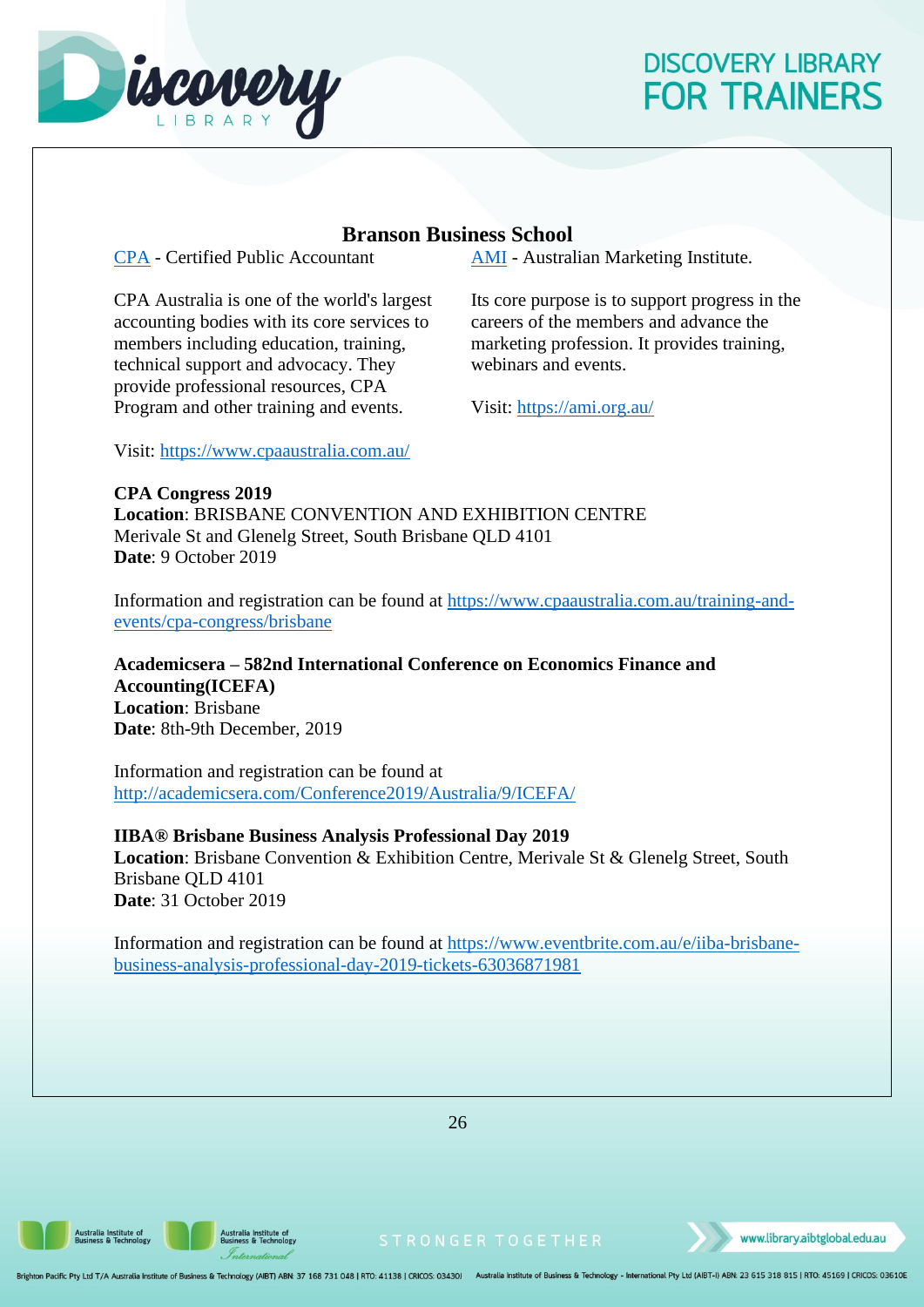

**Melbourne Business Analytics Conference 2019 Location**: Melbourne Convention and Exhibition Centre **Date**: 3 September 2019

Information and registration can be found at [https://www.eventbrite.com.au/e/melbourne](https://www.eventbrite.com.au/e/melbourne-business-analytics-conference-2019-tickets-52890237123?aff=ebdssbdestsearch)[business-analytics-conference-2019-tickets-52890237123?aff=ebdssbdestsearch](https://www.eventbrite.com.au/e/melbourne-business-analytics-conference-2019-tickets-52890237123?aff=ebdssbdestsearch)

#### **Diana School of Community Services**

<span id="page-30-0"></span>[ACWA](http://www.acwa.org.au/) - Australian Community Workers Association

ACWA is the national body for hard working



community work practitioners in Australia and exists to set, strengthen and promote the educational, professional and ethical standards for exemplary work practice. They provide course accreditation, continuing CPD and learning resources.

Visit:<http://www.acwa.org.au/>

**Future of Aged Care Summit Conference organiser**: 10times.com **Location:** Novotel Sydney Central **Date**: Wed 25 – Fri 27 Sep

This summit will provide practical tools and tactics to innovatively restructure operating models, redesign care delivery, service offerings, embed consumers in its core, implement alternative income streams in order to remain financially sustainable and drive business viability.

Visit:<https://10times.com/future-aged-care-summit>

**Brisbane Aged Care Conference Location**: Mercure Hotel Brisbane **Date**: 28-29 October 2019

27

ustralia Institute of<br>usiness & Technology

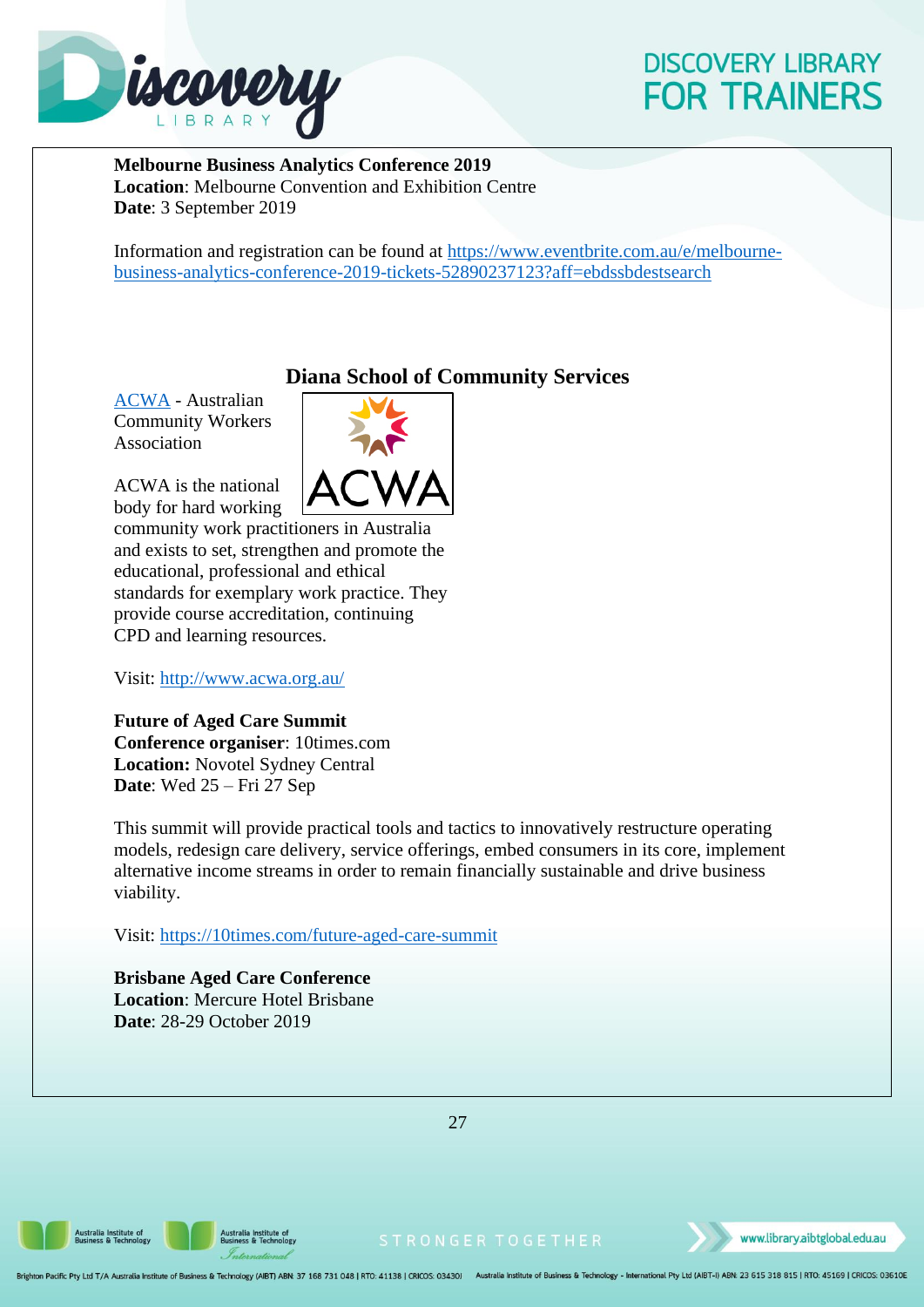

Information and registration can be found at [https://www.ausmed.com.au/course/brisbane](https://www.ausmed.com.au/course/brisbane-aged-care-conference)[aged-care-conference](https://www.ausmed.com.au/course/brisbane-aged-care-conference)

**Sydney Aged Care Conference Location**: Rydges Sydney Central **Date**: 5-6 December 2019

Information and registration can be found at [https://www.ausmed.com.au/course/sydney](https://www.ausmed.com.au/course/sydney-aged-care-conference)[aged-care-conference](https://www.ausmed.com.au/course/sydney-aged-care-conference)

**International Conference on Early Childhood Education and Teaching Systems ICECET Location**: Sydney **Date**: 2-3 December 2019 Information and registration can be found at <https://waset.org/conference/2019/12/sydney/ICECET>

**Bringing Back the Magic Early Education Conference Location**: Southport Community Centre, QLD **Date**: 7 September 2019

Information and registration can be found at [https://www.eventbrite.com.au/e/bringing-back](https://www.eventbrite.com.au/e/bringing-back-the-magic-early-education-conference-tickets-59210356771)[the-magic-early-education-conference-tickets-59210356771](https://www.eventbrite.com.au/e/bringing-back-the-magic-early-education-conference-tickets-59210356771)

**Aboriginal Perspectives in Early Childhood Education – Brisbane Location**: Karstens Brisbane, 215 Adelaide street, Brisbane, QLD. **Date**: 6 November 2019

<span id="page-31-0"></span>Information and registration can be found at [https://z-m](https://z-m-www.facebook.com/events/215584252615724/)[www.facebook.com/events/215584252615724/](https://z-m-www.facebook.com/events/215584252615724/)

#### **Fleming School of Health Sciences**

28

Australia Institute of<br>Business & Technology

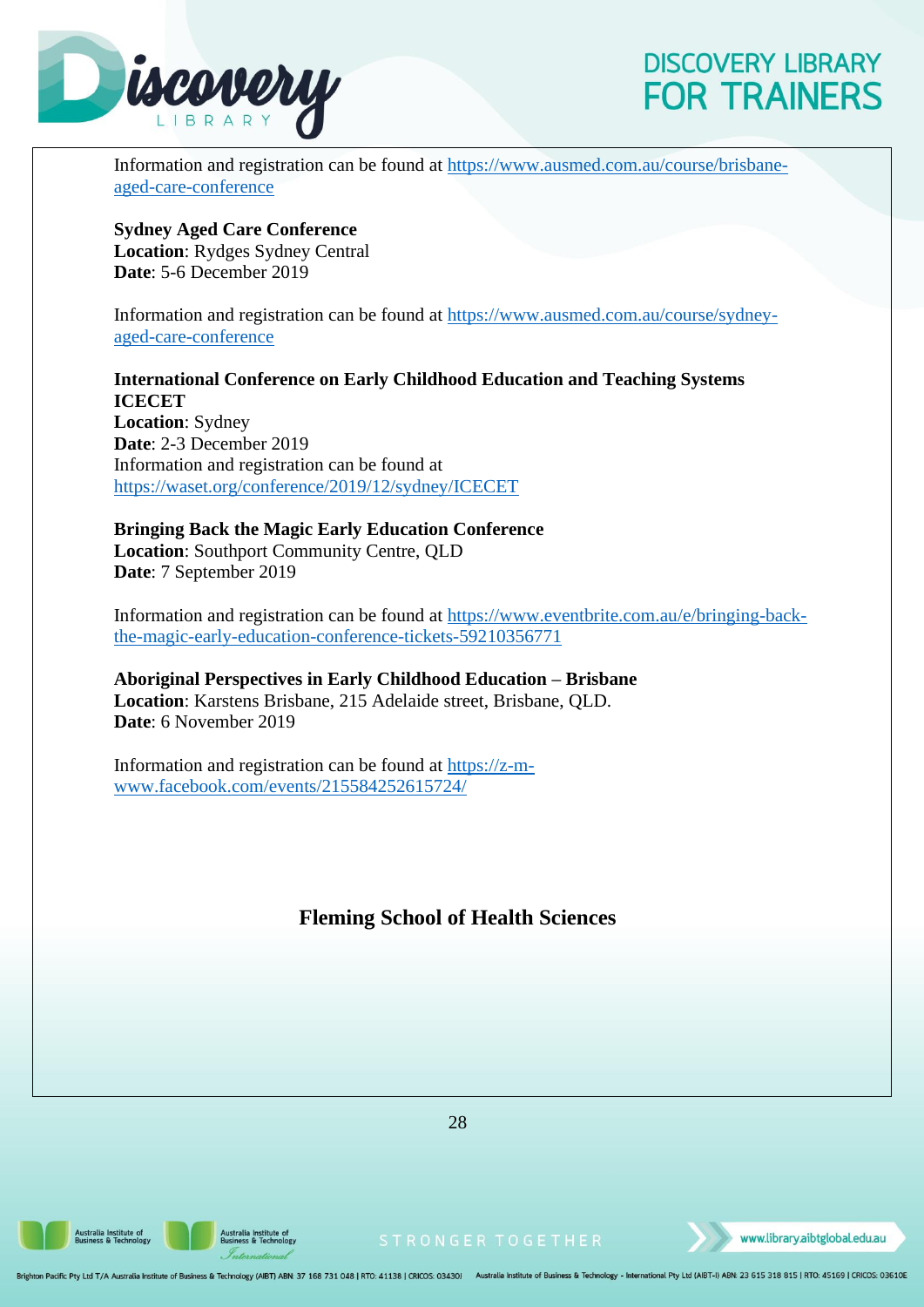

**Foundations of General Practice Nursing Workshop – Brisbane Location**: Karstens Brisbane, 215 Adelaide street, Brisbane, QLD. **Date**: Fri 27 ‐ Sat 28 September 2019

Information and registration can be found at [https://www.apna.asn.au/event/foundations-of](https://www.apna.asn.au/event/foundations-of-general-practice-nursing-workshop-bris-sep19)[general-practice-nursing-workshop-bris-sep19](https://www.apna.asn.au/event/foundations-of-general-practice-nursing-workshop-bris-sep19)

**Sydney Chronic Disease Conference Location**: Rydges Sydney Central **Date**: 21-22 October 2019

Information and registration can be found at [https://www.ausmed.com.au/course/sydney](https://www.ausmed.com.au/course/sydney-chronic-disease-conference)[chronic-disease-conference](https://www.ausmed.com.au/course/sydney-chronic-disease-conference)

**Cardiac Care: A General Update for Nurses Seminar Location**: Rydges Sydney Central **Date**: 26 - 27 September 2019

Information and registration can be found at [https://www.ausmed.com.au/course/cardiac](https://www.ausmed.com.au/course/cardiac-care-managing-common-cardiac-conditions)[care-managing-common-cardiac-conditions](https://www.ausmed.com.au/course/cardiac-care-managing-common-cardiac-conditions)

### **Fauchard School of Dental Sciences**

<span id="page-32-0"></span>Dental **Board of Australia** 

Dental Board of Australia Regulator of Australia dental practitioners. Visit:<https://www.dentalboard.gov.au/>

### **Bespoke Grammar School of English**

<span id="page-32-1"></span>

**Australian Council of TESOL Associations** representing TESOL Associations across Australia

ACTA - Australian Council of TESOL Associations



**ACTA international conference** 

ustralia Institute of<br>usiness & Technology



www.library.aibtglobal.edu.au

29